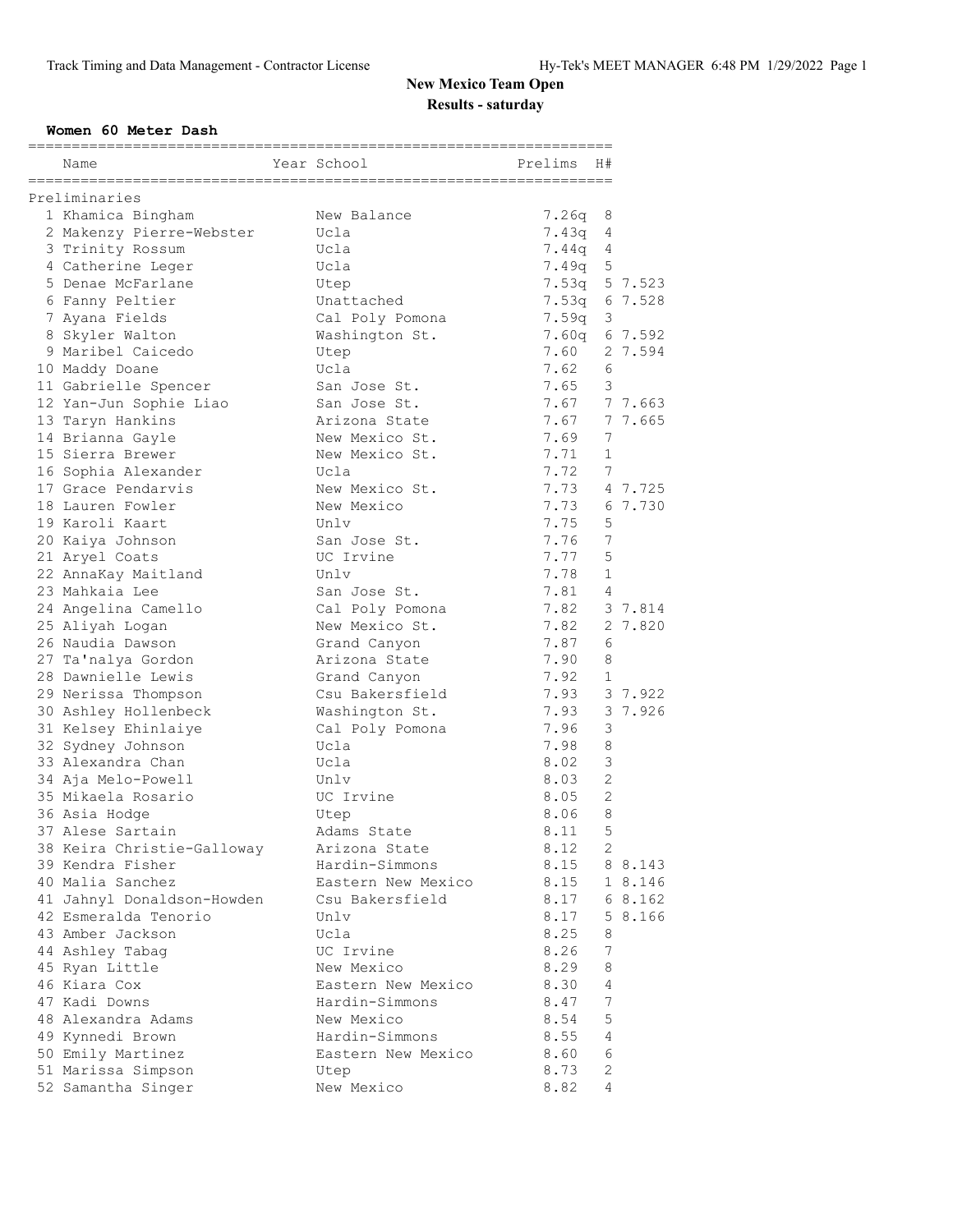#### **Women 60 Meter Dash**

|        | Name                     | Year School     | Finals |            |
|--------|--------------------------|-----------------|--------|------------|
| Finals |                          |                 |        |            |
|        | 1 Khamica Bingham        | New Balance     | 7.26   |            |
|        | 2 Makenzy Pierre-Webster | Ucla            | 7.40   |            |
|        | 3 Catherine Leger        | Ucla            | 7.47   |            |
|        | 4 Trinity Rossum         | Ucla            | 7.52   |            |
|        | 5 Denae McFarlane        | Utep            | 7.60   | 7.591      |
|        | 6 Skyler Walton          | Washington St.  |        | 7.60 7.595 |
|        | 7 Ayana Fields           | Cal Poly Pomona | 7.62   |            |

### **Women 200 Meter Dash Unseeded 200**

| Name                       | Year School        | Finals | H#             |
|----------------------------|--------------------|--------|----------------|
| 1 Skyler Walton            | Washington St.     | 24.81  | 1              |
| 2 Anna Salisbury           | Lubbock Christian  | 25.43  | $\mathbf{1}$   |
| 3 Angelina Camello         | Cal Poly Pomona    | 25.45  | 2              |
| 4 Aliyah Logan             | New Mexico St.     | 25.63  | $\mathbf{1}$   |
| 5 Beatriz Razon            | Grand Canyon       | 25.86  | 3              |
| 6 Asia Hodge               | Utep               | 26.05  | $\overline{4}$ |
| 7 Elisha Salazar           | Cal Poly Pomona    | 26.15  | $\mathbf{1}$   |
| 8 Takiyah Johnson          | New Mexico St.     | 26.23  | $\sqrt{2}$     |
| 9 Tatyanah Wiley           | New Mexico         | 26.30  | $\mathfrak{Z}$ |
| 10 Jahnyl Donaldson-Howden | Csu Bakersfield    | 26.39  | 6              |
| 11 Analexis Glaude         | Cal Poly Pomona    | 26.45  | 5              |
| 12 Rees Young              | Grand Canyon       | 26.47  | 5              |
| 13 Camdyn Bruner           | Grand Canyon       | 26.54  | $\overline{4}$ |
| 14 Ashley Tabaq            | UC Irvine          | 26.70  | $\epsilon$     |
| 15 Mikaela Rosario         | UC Irvine          | 26.71  | $\epsilon$     |
| 16 Kiara Cox               | Eastern New Mexico | 26.93  | 5              |
| 17 Jordan Retzloff         | Csu Bakersfield    | 26.95  | 3              |
| 18 Leah Powick             | Concordia (Cal.)   | 27.27  | $\overline{7}$ |
| 19 Ashley Hollenbeck       | Washington St.     | 27.43  | $\,8\,$        |
| 20 Emily Dibonas           | Csu-Pueblo         | 27.51  | 7              |
| 21 Malia Sanchez           | Eastern New Mexico | 27.57  | 7              |
| 22 Leigh James             | New Mexico         | 27.76  | 5              |
| 23 Sydney Smith            | Hardin-Simmons     | 27.96  | $\overline{7}$ |
| 24 Grace Schaeffer         | Grand Canyon       | 28.11  | $\overline{4}$ |
| 25 Emily Ho                | New Mexico         | 28.34  | 7              |
| 26 Alexandra Adams         | New Mexico         | 28.41  | $\mathbf{2}$   |
| 27 Danielle Sauls          | Hardin-Simmons     | 28.64  | $\epsilon$     |
| 28 Kailee Yoshishige       | Csu Bakersfield    | 28.85  | $\overline{2}$ |
| 29 Ryleigh Martinez        | Clarendon College  | 30.64  | 8              |
| 30 Jazmine Jackson         | Clarendon College  | 30.86  | 8              |

#### **Women 200 Meter Dash**

|  | Name                     | Year School   | Finals | H#             |
|--|--------------------------|---------------|--------|----------------|
|  | 1 Makenzy Pierre-Webster | Ucla          | 23.33  | $\overline{1}$ |
|  | 2 Catherine Leger        | Ucla          | 23.43  | $\overline{1}$ |
|  | 3 Khamica Bingham        | New Balance   | 23.59  | $\mathcal{L}$  |
|  | 4 Adriana Tatum          | Arizona State | 23.63  | $\overline{1}$ |
|  | 5 Tianna Holmes          | New Mexico    | 23.89  | - 2            |
|  | 6 Maddy Doane            | Ucla          | 24.11  | $\mathbf{1}$   |
|  |                          |               |        |                |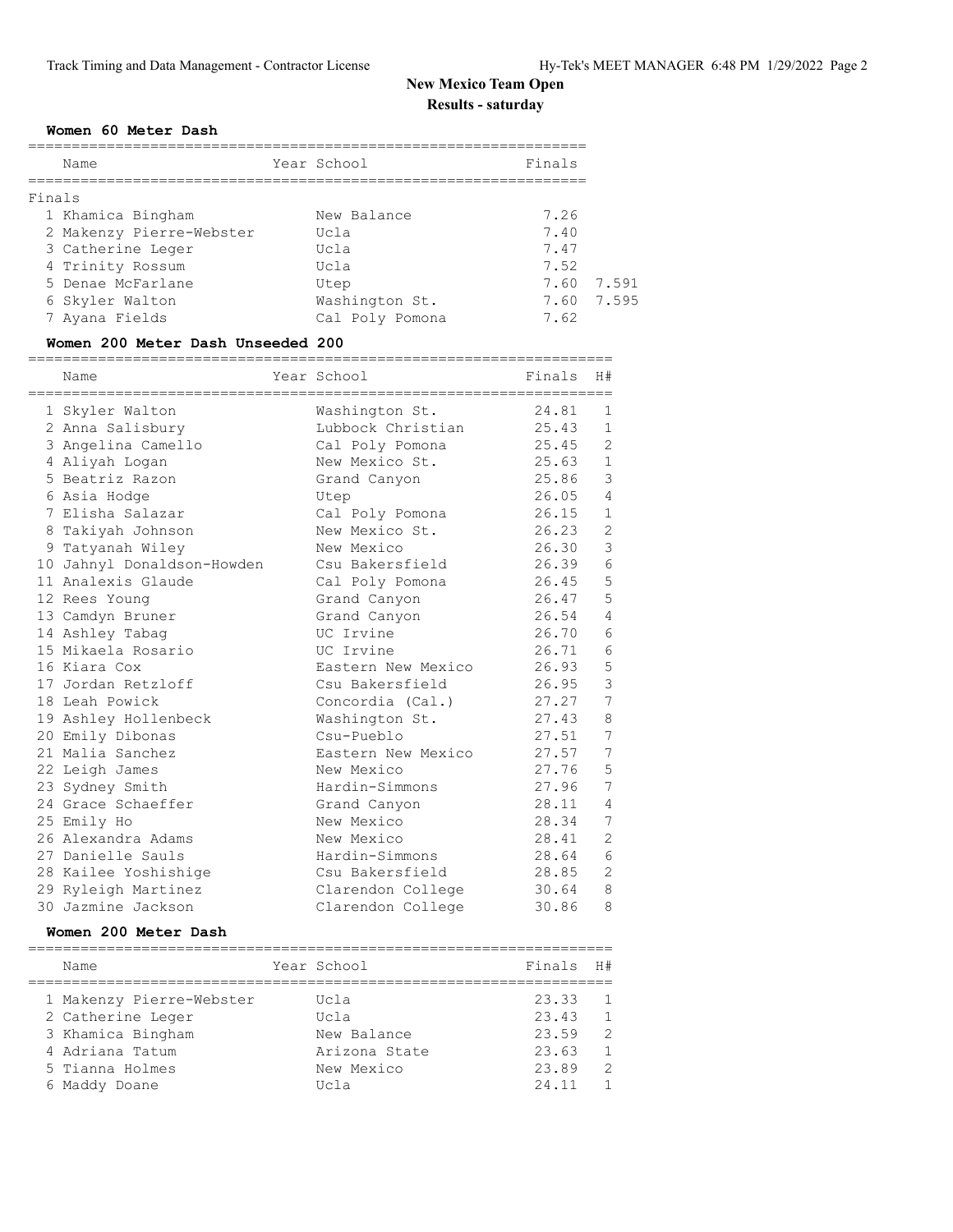| Women 200 Meter Dash                                                          |                                                                                                      |         |                |
|-------------------------------------------------------------------------------|------------------------------------------------------------------------------------------------------|---------|----------------|
| 7 Atena Rayson                                                                | Grand Canyon Santa Canada Summar Service State Street Summar Service Street Summar Service Street St | 24.30   | 3              |
| 8 Gabrielle Spencer San Jose St. 24.32 5                                      |                                                                                                      |         |                |
| 9 Jazmine Hobson                                                              | Arizona State 24.33                                                                                  |         | 8              |
| 10 Sydney Bentley                                                             | San Jose St. 24.52 5                                                                                 |         |                |
| 11 Denae McFarlane<br><b>Example 19</b>                                       |                                                                                                      | 24.64   | 3              |
| 12 Grace Pendarvis New Mexico St. 24.67                                       |                                                                                                      |         | 6              |
| 13 Brianna Gayle                                                              | New Mexico St. 24.74                                                                                 |         | 6              |
| 14 Sophia Alexander                                                           | Ucla                                                                                                 | 24.95   | $\mathcal{S}$  |
| 15 AnnaKay Maitland                                                           | Unlv                                                                                                 | 25.09 4 |                |
| 16 Jasneet Nijjar                                                             | Washington St. 25.12 5 25.115                                                                        |         |                |
| 17 Sierra Brewer                                                              | New Mexico St. 25.12 7 25.116                                                                        |         |                |
| 18 Kaiya Johnson                                                              | San Jose St. 25.13                                                                                   |         | 7              |
| 19 Yan-Jun Sophie Liao San Jose St. 25.15                                     |                                                                                                      |         | $\overline{4}$ |
| 20 Aryel Coats                                                                | UC Irvine                                                                                            | 25.18   | 6              |
| 21 Dawnielle Lewis                                                            | Grand Canyon 51.27 7                                                                                 |         |                |
| 22 Elise Unruh-Thomas                                                         | Washington St. 25.44 4                                                                               |         |                |
| 23 Naudia Dawson                         Grand Canyon                   25.60 |                                                                                                      |         | 6              |
| 24 Mahkaia Lee                                                                | San Jose St. 26.13                                                                                   |         | 7              |
| 25 Aja Melo-Powell<br>Unlv                                                    |                                                                                                      | 26.29   | $\overline{4}$ |
|                                                                               |                                                                                                      | 26.31   | 8              |
| 27 Ryan Little                                                                | New Mexico                                                                                           | 26.47   | $\overline{2}$ |
| 28 Esmeralda Tenorio                                                          | Unlv                                                                                                 | 26.53   | 7              |
| 29 Nerissa Thompson                                                           | Csu Bakersfield 26.86                                                                                |         | 8              |
| 30 Madison Hergert Concordia (Cal.) 26.93                                     |                                                                                                      |         | 5              |
| 31 Maria Sartin                                                               | Concordia (Cal.)                                                                                     | 27.72   | 6              |

### **Women 400 Meter Dash**

| -------------<br>Name  | Year School             | Finals  | H#             |
|------------------------|-------------------------|---------|----------------|
| 1 Fanny Peltier        | Unattached              | 53.50   | 1              |
| 2 Ayana Fields         | Cal Poly Pomona         | 54.95   | 2              |
| 3 Kelly Moodry         | Grand Canyon            | 55.13   | $\mathbf{1}$   |
| 4 Loubna Benhadja      | Utep                    | 55.69   | $\overline{c}$ |
| 5 Sydney Bentley       | San Jose St.            | 56.83   | $\mathbf{1}$   |
| 6 Mackenzie Fletcher   | Washington St.          | 57.08   | 3              |
| 7 Zani Meaders         | UC Irvine               | 58.28   | $\mathbf{1}$   |
| 8 Dakota Stanly        | Ucla                    | 58.48   | $\overline{4}$ |
| 9 Peyton Teevens       | Washington St.          | 58.56   | 5              |
| 10 Analexis Glaude     | Cal Poly Pomona         | 58.76   | $\overline{4}$ |
| 11 Kyrah Johnson       | Ucla                    | 58.91   | 3              |
| 12 Elisha Salazar      | Cal Poly Pomona         | 58.98   | 5              |
| 13 Lauren Chafins      | New Mexico              | 59.03   | $\overline{4}$ |
| 14 Julia Stein         | Csu Bakersfield         | 59.27   | 6              |
| 15 Elise Unruh-Thomas  | Washington St.          | 59.71   | 3              |
| 16 Reanna Argullin     | Lubbock Christian 59.75 |         | 6              |
| 17 Chinique Brown      | Utep                    | 1:00.08 | $\overline{c}$ |
| 18 Kiley Cummings      | Lubbock Christian       | 1:00.21 | $\epsilon$     |
| 19 Erin Case           | Csu-Pueblo              | 1:00.41 | $\epsilon$     |
| 20 Amari Prude         | Unlv                    | 1:00.90 | $\overline{c}$ |
| 21 Bailey Yost         | New Mexico St.          | 1:01.22 | $\overline{4}$ |
| 22 Alicia Ouintana     | New Mexico              | 1:01.48 | 7              |
| 23 Mawata Lucky Demaih | Grand Canyon            | 1:02.46 | 5              |
| 24 Charlotte Scannell  | Lubbock Christian       | 1:02.76 | 7              |
| 25 Tatyanah Wiley      | New Mexico              | 1:03.21 | 3              |
| 26 Alisha Hayde        | Eastern New Mexico      | 1:03.26 | 8              |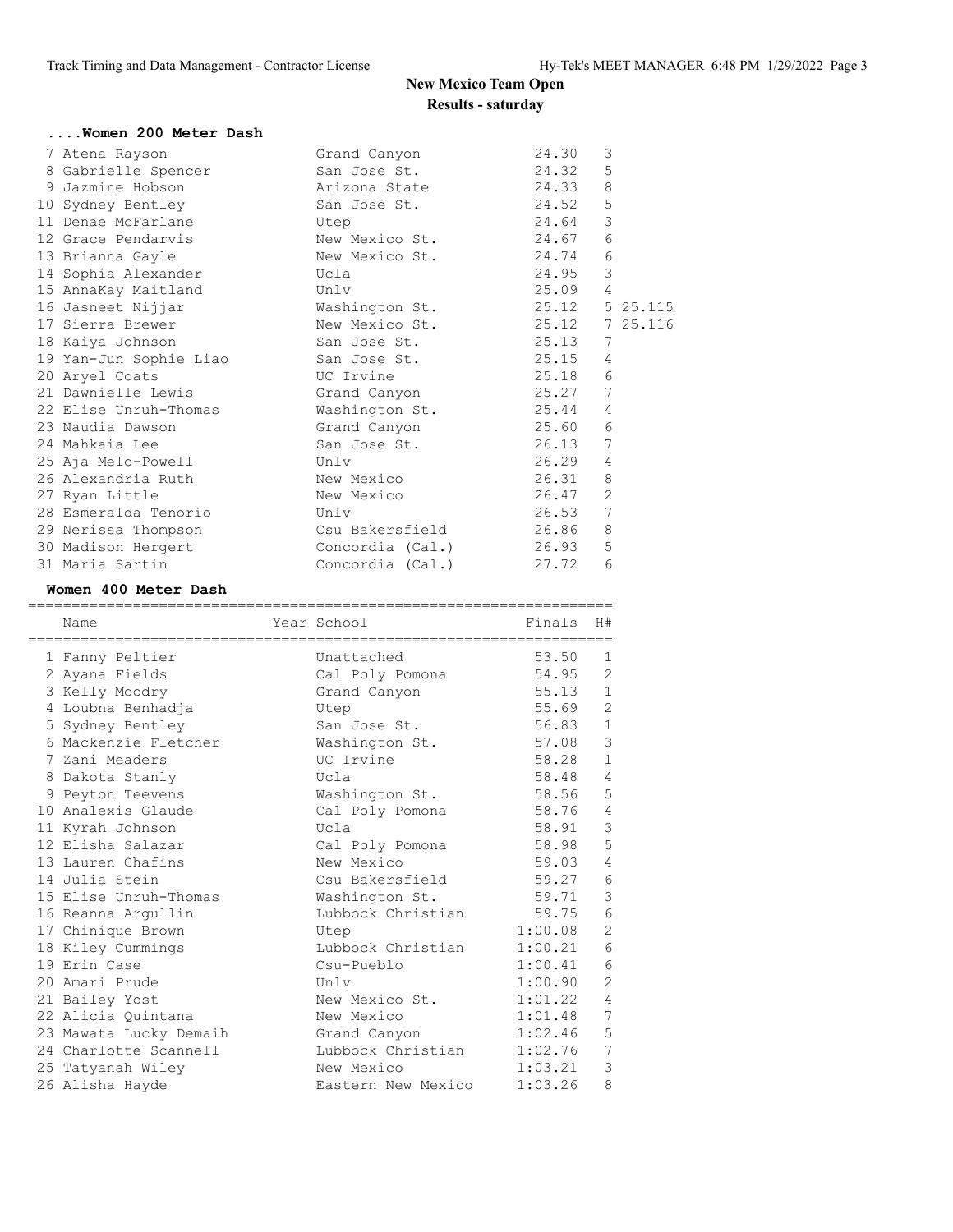| Concordia (Cal.)   | 1:03.31 | 7   |
|--------------------|---------|-----|
| Lubbock Christian  | 1:04.88 | 7   |
| Eastern New Mexico | 1:05.85 | - 8 |
| Clarendon College  | 1:10.32 | - 8 |
| Hardin-Simmons     | 1:10.77 | - 6 |
| Clarendon College  | 1:11.73 | -8  |
|                    |         |     |

### **Women 600 Meter Run**

| Name                  | Year School       | Finals  | H#             |
|-----------------------|-------------------|---------|----------------|
| 1 Alonna Johnson      | Arizona State     | 1:31.54 | 1              |
| 2 Alexa Hokanson      | Grand Canyon      | 1:31.94 | $\mathbf{1}$   |
| 3 Carolyne Chepkosgei | Utep              | 1:32.93 | $\mathbf{1}$   |
| 4 Juliette Noyer      | San Jose St.      | 1:36.40 | $\overline{c}$ |
| 5 Arius Williams      | Arizona State     | 1:37.08 | $\mathbf{1}$   |
| 6 Madison Hergert     | Concordia (Cal.)  | 1:37.59 | $\overline{2}$ |
| 7 Taylor Holland      | Csu-Pueblo        | 1:37.63 | $\overline{c}$ |
| 8 Maria Sartin        | Concordia (Cal.)  | 1:40.98 | $\overline{c}$ |
| 9 Julia Nixon         | Unlv              | 1:45.70 | 3              |
| 10 Neyda Martinez     | Csu Bakersfield   | 1:48.25 | $\overline{c}$ |
| 11 Samantha Jasso     | Southwest (N.M.)  | 1:53.96 | $\mathcal{S}$  |
| 12 Kaylaneth Mendoza  | Clarendon College | 1:59.44 | 3              |
| 13 Candice Varnell    | Clarendon College | 2:10.62 | 3              |

#### **Women 800 Meter Run**

|   | Name                   | Year School        | Finals  | H#             |
|---|------------------------|--------------------|---------|----------------|
|   | 1 Laurie Barton        | Brooks Beast TC    | 2:06.63 | $\mathbf{1}$   |
|   | 2 Karisa Nelson        | Unattached         | 2:06.98 | $\mathbf{1}$   |
|   | 3 Yasmine Hernandez    | Csu-Pueblo         | 2:10.26 | $\mathbf{1}$   |
| 4 | Carolyne Chepkosgei    | Utep               | 2:10.29 | $\mathbf{1}$   |
|   | 5 Emma Wahlenmaier     | Unlv               | 2:10.92 | $\mathbf{1}$   |
|   | 6 Elisa Rovere         | Unlv               | 2:11.27 | $\mathbf{1}$   |
|   | 7 Ava O'Connor         | Adams State        | 2:11.50 | $\mathbf{1}$   |
| 8 | Jessica Simon          | Adams State        | 2:13.63 | $\overline{2}$ |
| 9 | Samree Dishon          | New Mexico         | 2:13.76 | $\mathbf{1}$   |
|   | 10 Isabella Fauria     | New Mexico         | 2:15.47 | $\overline{2}$ |
|   | 11 Stefanie Parsons    | New Mexico         | 2:15.54 | $\mathbf{2}$   |
|   | 12 Natalia Ruiz Lara   | Unlv               | 2:16.86 | $\overline{c}$ |
|   | 13 Alexandra Pevtsova  | Unattached         | 2:17.19 | 3              |
|   | 14 Malethabo Seema     | Eastern New Mexico | 2:17.33 | $\overline{c}$ |
|   | 15 Helen Braybrook     | Csu-Pueblo         | 2:17.45 | 3              |
|   | 16 Elise Thorner       | New Mexico         | 2:18.21 | $\mathbf{1}$   |
|   | 17 Emma McCarthy       | UC Irvine          | 2:19.15 | $\overline{2}$ |
|   | 18 Gracelyn Larkin     | New Mexico         | 2:20.16 | $\mathbf{2}$   |
|   | 19 Megan Garrett       | Unattached         | 2:20.57 | $\overline{c}$ |
|   | 20 Aliandrea Upshaw    | New Mexico         | 2:20.74 | 3              |
|   | 21 Alexis Alexander    | UC Irvine          | 2:22.79 | 3              |
|   | 22 Jaden Johnson       | Adams State        | 2:27.70 | 3              |
|   | 23 Kassidy Land        | Grand Canyon       | 2:29.24 | 3              |
|   | 24 Kaylyn De la Rosa   | Eastern New Mexico | 2:30.45 | 4              |
|   | 25 Madeleine Velasquez | New Mexico         | 2:32.85 | $\overline{4}$ |
|   | 26 Jennifer Daly       | UC Irvine          | 2:33.14 | $\overline{2}$ |
|   | 27 Isabella Schrader   | Unlv               | 2:34.29 | 4              |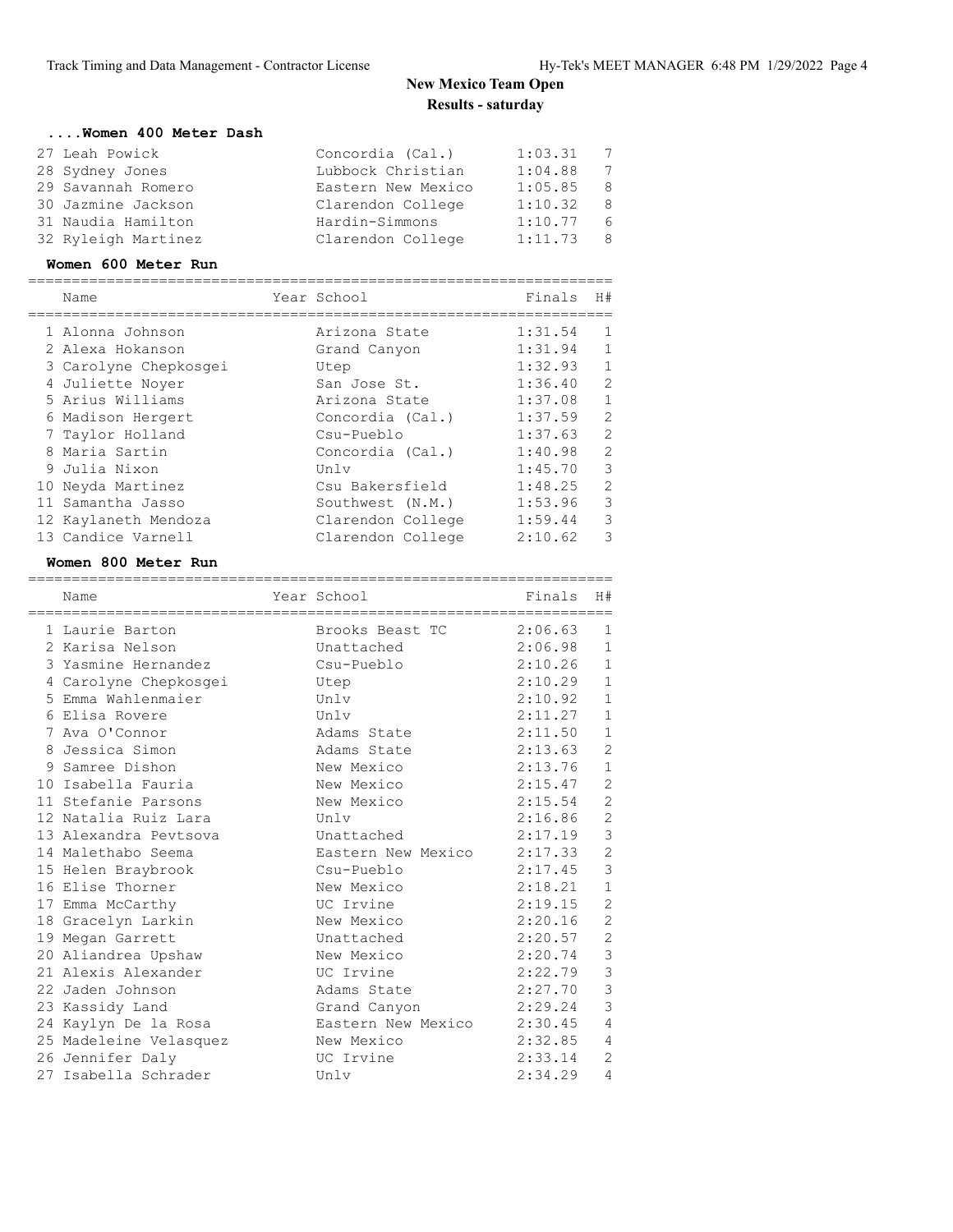#### **....Women 800 Meter Run** 28 Lauren Felknor Unlv 2:35.33 3

| 28 Lauren Felknor    | ∪n⊥v              | 2:35.33 | - 5                     |
|----------------------|-------------------|---------|-------------------------|
| 29 Aitza Romero      | Unlv              | 2:36.73 | $\overline{4}$          |
| 30 Chaselyn Amos     | UC Irvine         | 2:37.91 | $\overline{4}$          |
| 31 Cora Cooke        | Unat-New Mexico   | 2:38.22 | $\overline{4}$          |
| 32 Vanessa Dominguez | Trinidad State    | 2:39.88 | $\overline{4}$          |
| 33 Tamsin Stewart    | Trinidad State    | 2:40.78 | $\overline{4}$          |
| 34 Samantha Jasso    | Southwest (N.M.)  | 2:42.37 | $\overline{4}$          |
| 35 Jasmine Perez     | Unlv              | 2:48.35 | $\overline{\mathbf{3}}$ |
| 36 Kaitlynn Menger   | Unlv              | 2:51.32 | $\overline{4}$          |
| 37 Candice Varnell   | Clarendon College | 3:07.04 | $\overline{4}$          |

#### **Women 1 Mile Run**

| Name                        | Year School        | Finals  | H#             |
|-----------------------------|--------------------|---------|----------------|
| 1 Roisin Flanagan           | Finn Valley AC     | 4:40.59 | 1              |
| 2 Abbe Goldstein            | New Mexico         | 4:43.13 | $\mathbf 1$    |
| 3 Stefanie Parsons          | New Mexico         | 4:46.98 | $\mathbf{1}$   |
| 4 Hannah Miller             | Unat-New Mexico    | 4:48.80 | $\mathbf{1}$   |
| 5 Gracelyn Larkin           | New Mexico         | 4:48.85 | $\,1\,$        |
| 6 Aliandrea Upshaw          | New Mexico         | 4:49.28 | $\mathbf{1}$   |
| 7 Elise Thorner             | New Mexico         | 4:50.46 | $\,1\,$        |
| 8 Nicole Lawrence           | Adams State        | 4:51.78 | $\,1\,$        |
| 9 Morgan Hykes              | Adams State        | 4:52.44 | $\mathbf{1}$   |
| 10 Samree Dishon            | New Mexico         | 4:54.94 | $\,1\,$        |
| 11 Andrea Modin Engesæth    | New Mexico         | 4:55.60 | $\mathbf{1}$   |
| 12 Hailey Streff            | Csu-Pueblo         | 4:56.44 | $\overline{c}$ |
| 13 Natalia Ruiz Lara        | Unlv               | 4:56.82 | $\overline{c}$ |
| 14 Karoline Daland          | Utep               | 4:57.50 | $\overline{c}$ |
| 15 Fiona Hawkins            | Adams State        | 4:57.86 | $\mathbf{1}$   |
| 16 Precious Robinson        | Adams State        | 4:59.58 | $\overline{c}$ |
| 17 Samantha Valentine       | Unat-New Mexico    | 5:00.97 | $\overline{c}$ |
| 18 Semira Mebrahtu Firezghi | New Mexico         | 5:05.41 | $\overline{2}$ |
| 19 Ruth Jerubet             | Utep               | 5:15.70 | $\overline{c}$ |
| 20 Lauren Bettencourt       | Unat-New Mexico    | 5:16.73 | 3              |
| 21 Isabela Nellos           | New Mexico         | 5:21.28 | 3              |
| 22 Lethabo Seema            | Eastern New Mexico | 5:22.76 | 3              |
| 23 Montgomery Allison       | UC Irvine          | 5:23.71 | 3              |
| 24 Janna Mitsos             | Unattached         | 5:23.95 | 3              |
| 25 Halle Jenkins            | Grand Canyon       | 5:24.82 | $\overline{c}$ |
| 26 Jaden Johnson            | Adams State        | 5:32.01 | $\overline{4}$ |
| 27 Celeste Martinez         | New Mexico         | 5:34.97 | 3              |
| 28 Marta Pascoa             | Eastern New Mexico | 5:35.38 | $\overline{4}$ |
| 29 Victoria Ovalles         | Utep               | 5:38.78 | 3              |
| 30 Isabella Schrader        | Unlv               | 5:39.97 | 4              |
| 31 Anna Skoog               | Grand Canyon       | 5:42.80 | 3              |
| 32 Ani Durell               | Grand Canyon       | 5:53.40 | 3              |
| 33 Vanessa Dominguez        | Trinidad State     | 5:54.20 | 4              |
| 34 Lauren Griego            | Eastern New Mexico | 5:56.84 | 4              |
| 35 Kylah Holland            | Hardin-Simmons     | 5:59.75 | 4              |
| 36 Aitza Romero             | Unlv               | 6:05.06 | 4              |
| 37 Kaitlynn Menger          | Unlv               | 6:10.15 | 4              |
| 38 Jasmine Perez            | Unlv               | 6:23.66 | 4              |
| 39 Kaylaneth Mendoza        | Clarendon College  | 6:52.62 | 4              |
| 40 Genevieve Jasso          | Southwest (N.M.)   | 7:05.46 | 4              |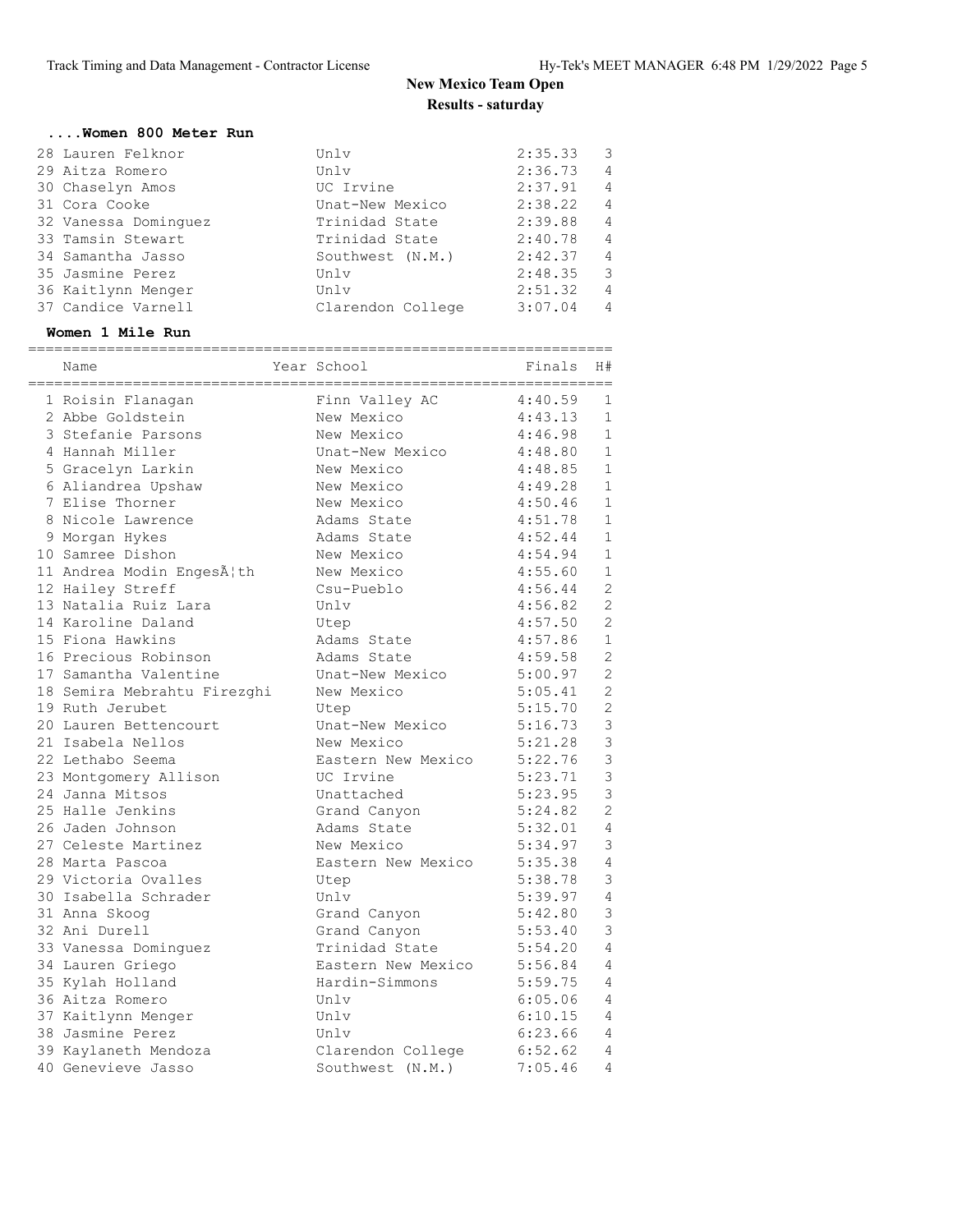### **Women 3000 Meter Run**

|                           |                    | ============== |                |         |
|---------------------------|--------------------|----------------|----------------|---------|
| Name                      | Year School        | Finals         | H#             |         |
| 1 Brianna Robles          | Adams State        | 10:02.97       | 1              |         |
| 2 Emily Schoellkopf       | Adams State        | 10:07.33       | $\mathbf{1}$   |         |
| 3 Claire Pauley           | Csu-Pueblo         | 10:07.38       | 1              |         |
| 4 Sarah Wills             | Adams State        | 10:13.14       | 1              |         |
| 5 Reina Paredes           | Adams State        | 10:30.76       | $\mathbf{1}$   |         |
| 6 Jodie Judd              | Grand Canyon       | 10:35.22       | $\mathbf{1}$   |         |
| 7 Amalia Dorion           | Adams State        | 10:37.57       | 1              |         |
| 8 Jicel Fernandez         | San Jose St.       | 10:45.49       | $\mathbf{1}$   |         |
| 9 Aminata Kenyawani       | Eastern New Mexico | 10:47.68       | 1              |         |
| 10 McKenna Paulson        | UC Irvine          | 10:50.25       | 1              |         |
| 11 Daniela Salazar        | San Jose St.       | 10:59.91       | 2              |         |
| 12 Dorcas Kosgei          | Eastern New Mexico | 11:16.80       | 2              |         |
| 13 Ashley Lagat           | Trinidad State     | 11:17.87       | $\overline{2}$ |         |
| 14 Joan Kimaiyo           | Utep               | 11:18.35       | $\overline{2}$ |         |
| 15 Holly Tsosie           | Trinidad State     | 11:24.24       | 2              |         |
| 16 Kylah Holland          | Hardin-Simmons     | 11:24.91       | 2              |         |
| 17 Sharon Jesang          | Trinidad State     | 11:25.90       | $\mathbf{1}$   |         |
| 18 Paige Morales          | Adams State        | 11:26.92       | 2              |         |
| 19 Shelby Schmidt         | Hardin-Simmons     | 12:04.03       | 2              |         |
| 20 Genevieve Jasso        | Southwest (N.M.)   | 13:54.47       | $\overline{2}$ |         |
| Women 60 Meter Hurdles    |                    |                |                |         |
|                           |                    |                |                |         |
| Name                      | Year School        | Prelims        | H#             |         |
| Preliminaries             |                    |                |                |         |
| 1 Vanessa Clerveaux       | Haà ti             | $8.24q$ 3      |                |         |
| 2 Maribel Caicedo         | Utep               | 8.26q          | 2              |         |
| 3 Valissa Brown           | New Mexico St.     | 8.50q          | 1              |         |
| 4 Reyna Johnson           | UC Irvine          | 8.78q          | 4              |         |
| 5 Amari Fraser            | UC Irvine          | 9.11q          | $\mathbf 5$    |         |
| 6 Keira Christie-Galloway | Arizona State      | 8.66q          | 2              |         |
| 7 Antonia Buschendorf     | Washington St.     | 8.67q          | 1              |         |
| 8 Katie Eidem             | Arizona State      | 8.71q          | 1              |         |
| 9 Amanda Thrue            | Grand Canyon       | 8.79           | 3              |         |
| 10 Sydney Johnson         | Ucla               | 8.82           | 4              |         |
| 11 Taylor Shorter         | Unlv               | 8.86           | 4              |         |
| 12 Mackenzie Fletcher     | Washington St.     | 8.87           | $\overline{4}$ |         |
| 13 Alexandra Chan         | Ucla               | 8.95           | 3              |         |
| 14 Carshaylah Harrison    | Utep               | 9.02           | 3              |         |
| 15 Isa Videler            | Ucla               | 9.06           | $\mathbf{2}$   |         |
| 16 Israel Swanson         | New Mexico St.     | 9.13           | $\mathsf 3$    |         |
| 17 Julia Stein            | Csu Bakersfield    | 9.18           | $\mathbf 1$    |         |
| 18 Sadie Butler           | Adams State        | 9.19           | $\mathfrak{Z}$ |         |
| 19 Tierra Crockrell       | Ucla               | 9.20           | $\mathbf 1$    |         |
| 20 Zeaniah Wedgeworth     | Adams State        | 9.21           | 4              |         |
| 21 Beatriz Razon          | Grand Canyon       | 9.25           | 3              |         |
| 22 Peyton Teevens         | Washington St.     | 9.29           | $\mathbf{2}$   |         |
| 23 Camdyn Bruner          | Grand Canyon       | 9.44           |                | 4 9.434 |
| 24 Jaylen Christensen     | Csu Bakersfield    | 9.44           |                | 2 9.437 |
| 25 Rees Young             | Grand Canyon       | 9.46           | 5              |         |
| 26 Kayla Rodriguez        | UC Irvine          | 9.49           | $\mathbf{1}$   |         |
| 27 Amber Jackson          | Ucla               | 9.52           | 2              |         |
| 28 Karen Villa Medina     | Utep               | 9.58           | $\mathbf{1}$   |         |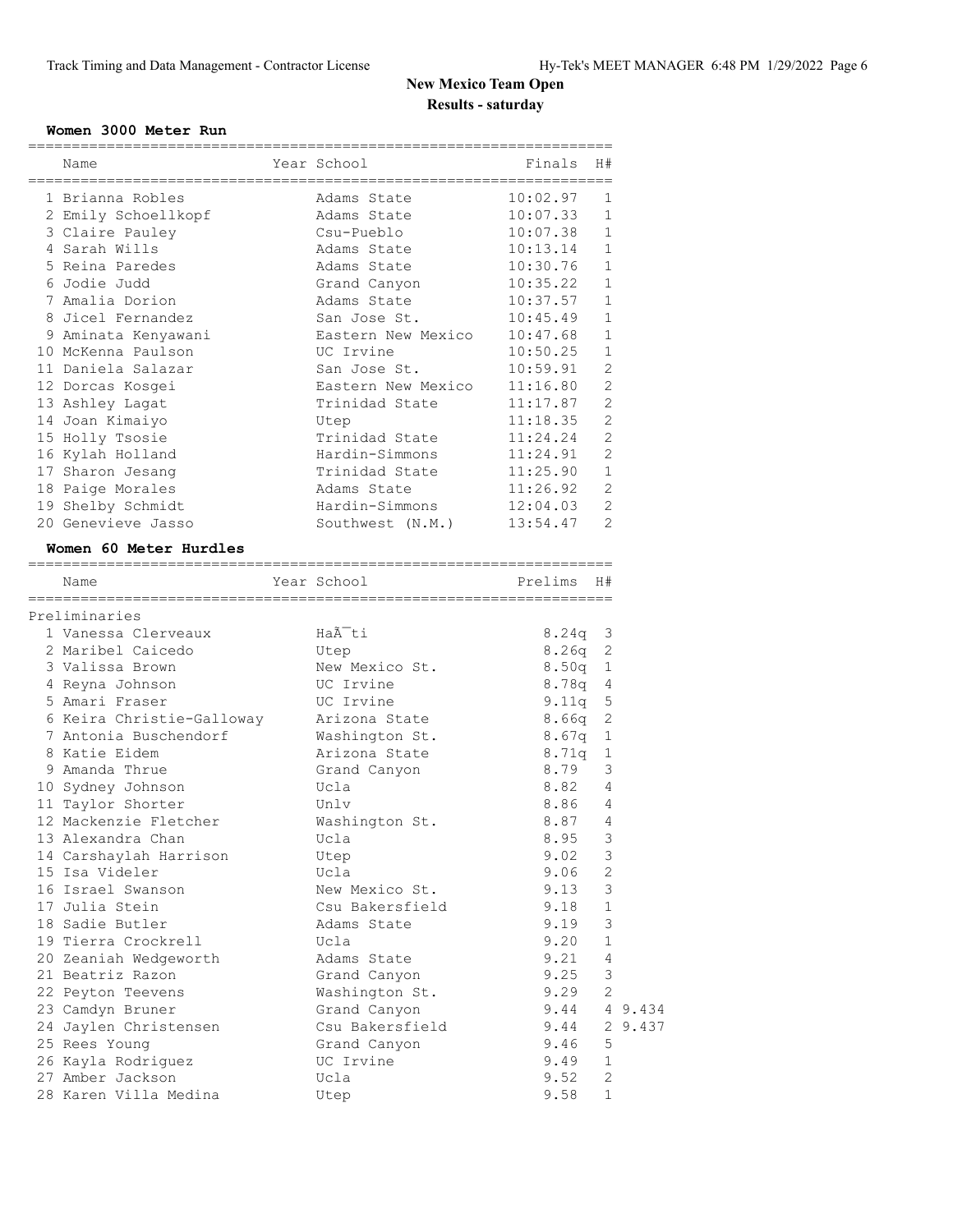#### **....Women 60 Meter Hurdles**

| 29 Kailee Yoshishige | Csu Bakersfield | 9.70 | - 5            |
|----------------------|-----------------|------|----------------|
| 30 Alia Scott        | Unlv            | 9.71 | -2             |
| 31 Victoria Plummer  | New Mexico      | 9.73 | 4              |
| 32 Grace Schaeffer   | Grand Canyon    | 9.89 | $\overline{4}$ |
| -- Marissa Simpson   | Utep            | DNF  | 5              |
| -- Jasneet Nijjar    | Washington St.  | DNF. | .5             |

#### **Women 60 Meter Hurdles**

# ================================================================

|        | Name                      | Year School    | Finals |
|--------|---------------------------|----------------|--------|
| Finals |                           |                |        |
|        | 1 Vanessa Clerveaux       | Haà ti         | 8.13   |
|        | 2 Maribel Caicedo         | Utep           | 8.22   |
|        | 3 Valissa Brown           | New Mexico St. | 8.53   |
|        | 4 Antonia Buschendorf     | Washington St. | 8.67   |
|        | 5 Keira Christie-Galloway | Arizona State  | 8.68   |
|        | 6 Amanda Thrue            | Grand Canyon   | 8.77   |
|        | 7 Reyna Johnson           | UC Irvine      | 8.81   |

#### **Women 4x400 Meter Relay**

| School                                         |    | Finals               | H#             |
|------------------------------------------------|----|----------------------|----------------|
| 1 Ucla 'A'                                     |    | 3:48.54              | $\overline{2}$ |
| 1) Maddy Doane                                 |    | 2) Catherine Leger   |                |
| 3) Makenzy Pierre-Webster                      |    | 4) Dakota Stanly     |                |
| 2 Arizona State 'A'                            |    | 3:50.40              | 1              |
| 1) Alonna Johnson                              |    | 2) Adriana Tatum     |                |
| 3) Jazmine Hobson                              |    | 4) Arius Williams    |                |
| 3 Cal Poly Pomona<br>$^{\prime}$ A $^{\prime}$ |    | 3:53.76              | 2              |
| 1) Analexis Glaude                             |    | 2) Elisha Salazar    |                |
| 3) Angelina Camello                            |    | 4) Ayana Fields      |                |
| 4 Unly 'A'                                     |    | 3:54.13              | 1              |
| 1) Amari Prude                                 |    | 2) Elisa Rovere      |                |
| 3) Emma Wahlenmaier                            |    | 4) Kennedi Porter    |                |
| 5 Grand Canyon 'A'                             |    | 3:54.99              | $\mathbf 1$    |
| 1) Atena Rayson                                |    | 2) Alexa Hokanson    |                |
| 3) Naudia Dawson                               |    | 4) Kelly Moodry      |                |
| 6 Arizona State 'B'                            |    | 3:55.22              | 2              |
| 1) Katie Eidem                                 |    | 2) Taryn Hankins     |                |
| 3) Keira Christie-Galloway                     | 4) | Ta'nalya Gordon      |                |
| 7 Csu-Pueblo 'A'                               |    | 3:57.37              | 2              |
| 1) Taylor Holland                              |    | 2) Yasmine Hernandez |                |
| 3) Hailey Streff                               |    | 4) Helen Braybrook   |                |
| 8 Lubbock Christian<br>$\mathsf{A}$            |    | 3:59.69              | 2              |
| 1) Reanna Argullin                             |    | 2) Kiley Cummings    |                |
| 3) Charlotte Scannell                          |    | 4) Anna Salisbury    |                |
| 9 New Mexico St. 'A'                           |    | 4:03.31              | 2              |
| 1) Bailey Yost                                 |    | 2) Takiyah Johnson   |                |
| 3) Victoria Veserra                            |    | 4) Israel Swanson    |                |
| 10 UC Irvine 'A'                               |    | 4:05.42              | 1              |
| 1) Aryel Coats                                 |    | 2) Zani Meaders      |                |
| 3) Emma McCarthy                               |    | 4) Alexis Alexander  |                |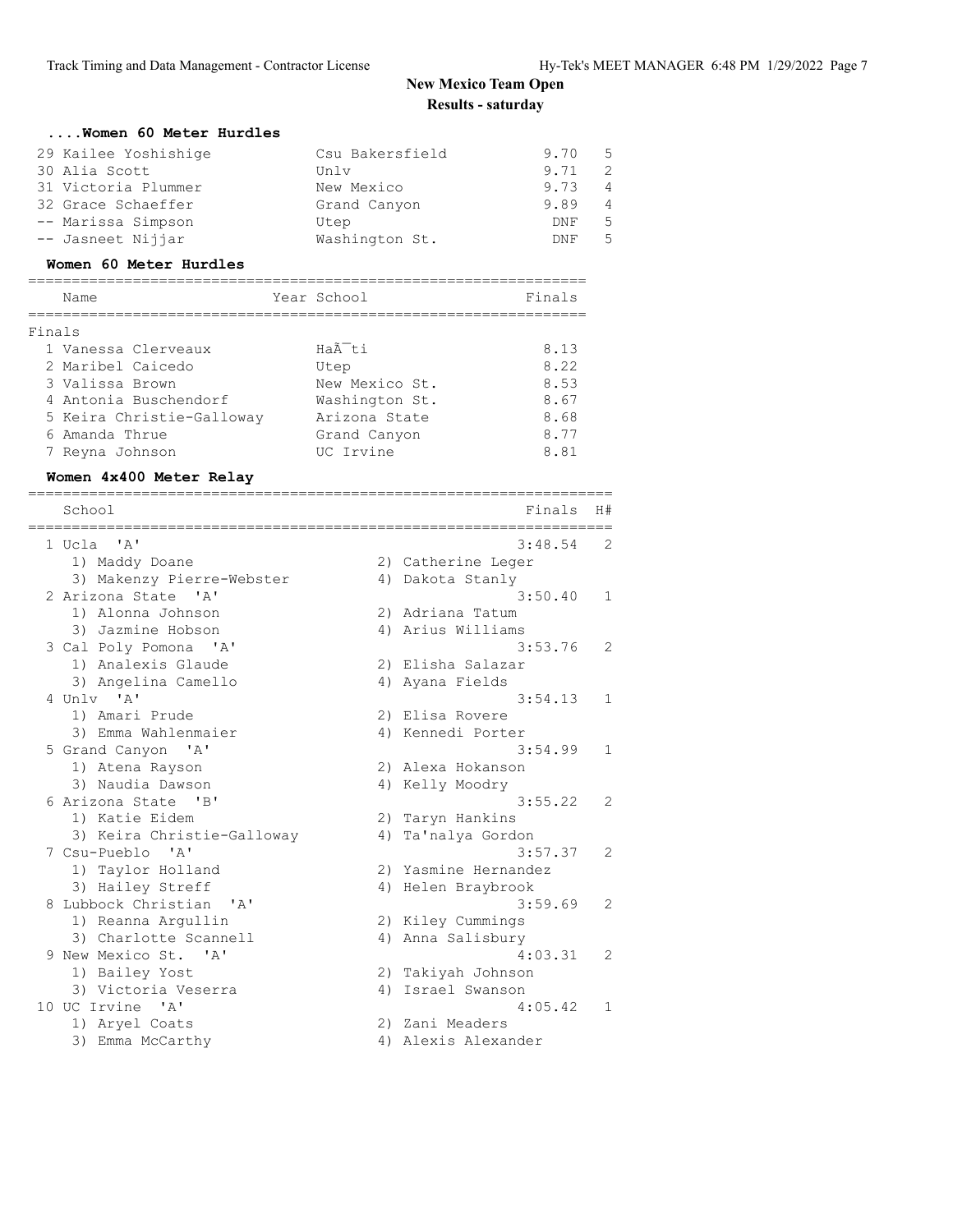#### **Women Distance Medley**

| School                      | Finals                   |
|-----------------------------|--------------------------|
| 1 Adams State 'A'           | 11:57.30                 |
| 1) Ava O'Connor             | 2) Sadie Butler          |
| 3) Jessica Simon            | 4) Nicole Lawrence       |
| 2 New Mexico 'A'            | 12:12.70                 |
| 1) Isabella Fauria          | 2) Ryan Little           |
| 3) Semira Mebrahtu Firezghi | 4) Andrea Modin EngesĦth |
| 3 Utep 'A'                  | 12:44.46                 |
| 1) Ruth Jerubet             | 2) Loubna Benhadja       |
| 3) Karoline Daland          | 4) Victoria Ovalles      |
| 4 Eastern New Mexico 'A'    | 13:12.22                 |
| 1) Aminata Kenyawani        | 2) Malethabo Seema       |
| 3) Lethabo Seema            | 4) Marta Pascoa          |
| 5 Trinidad State 'A'        | 13:48.08                 |
| 1) Sharon Jesang            | 2) Tamsin Stewart        |
| 3) Holly Tsosie             | 4) Ashley Lagat          |

#### **Women High Jump**

XO XO XXX

 1.57 1.62 O XXX

 1.57 1.62 O XXX<br>11 Keiana Hamm

> 1.57 1.62 XXO XXX

========================================================================== Name Year School Finals ========================================================================== Asics 1.85m 6-00.75 1.71 1.75 1.78 1.81 1.85 1.88 O O O O XXO XXX 2 Grace Campbell Arizona State 1.75m 5-08.75 1.62 1.67 1.71 1.75 1.78 O O XO O XXX 3 Aislinn Overby **Washington St.** J1.75m 5-08.75 1.62 1.67 1.71 1.75 1.78 O XXO O XO XXX 4 Lina Shubert San Jose St. 1.71m 5-07.25 1.57 1.62 1.67 1.71 1.75 O XO O O XXX 5 Suzy Pace Washington St. 1.67m 5-05.75 1.62 1.67 1.71 O O XXX 6 Victoria Plummer New Mexico J1.67m 5-05.75 1.57 1.62 1.67 1.71 O O XXO XXX 7 Alyssa Magallanez New Mexico 1.62m 5-03.75 1.57 1.62 1.67 O XO XXX 8 Emily Ho New Mexico J1.62m 5-03.75 1.57 1.62 1.67

9 Peyton Teevens **Washington St.** 1.57m 5-01.75

9 Erin Thompson Unlv 1.57m 5-01.75

 $Cal$  Poly Pomona  $JI.57m$   $5-01.75$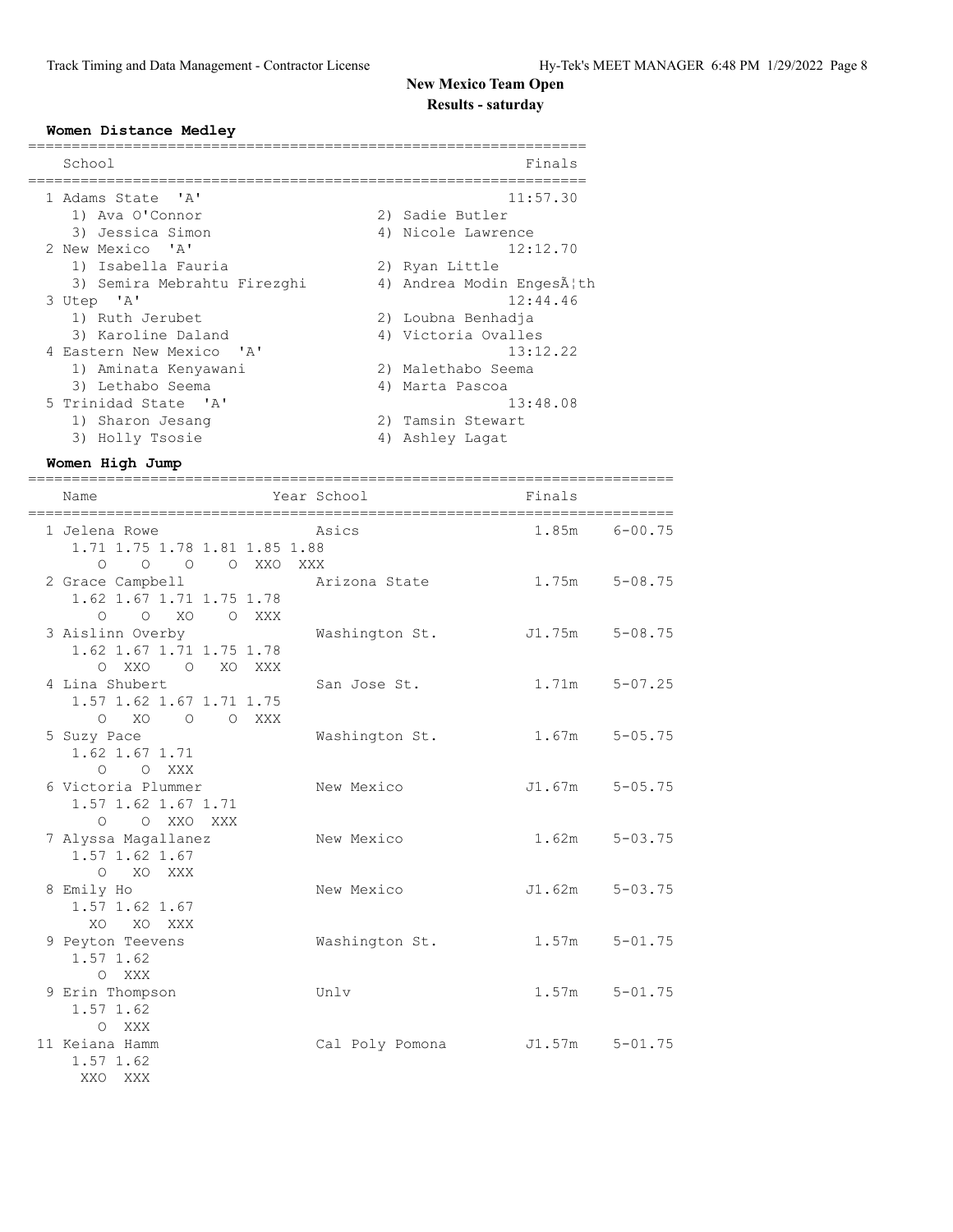| Women High Jump                       |                 |                |  |
|---------------------------------------|-----------------|----------------|--|
| 11 Rees Young<br>1.57 1.62<br>XXO XXX | Grand Canyon    | J1.57m 5-01.75 |  |
| -- Julia Nixon<br>1.57<br>XXX         | Unlv            | NH.            |  |
| -- Shaelyn Amos<br>1.57<br>XXX        | UC Irvine       | NH             |  |
| -- Jaylen Christensen<br>1.57<br>XXX  | Csu Bakersfield | NH             |  |
| -- Hannah Walker<br>1.57<br>XXX       | Csu Bakersfield | NH             |  |
| -- Logan Haller<br>1.57<br>XXX        | Hardin-Simmons  | NH             |  |
| -- Faith Powell<br>1.57<br><b>XXX</b> | Grand Canyon    | NH.            |  |
| -- Sarah Lindenthal<br>1.57<br>XXX    | Cal Poly Pomona | NH.            |  |
| -- Mallory Elick<br>1.57<br>XXX       | Csu Bakersfield | NH.            |  |
| -- Grace Schaeffer<br>1.57<br>XXX     | Grand Canyon    | NH             |  |

### **Women Pole Vault**

| Name                                                                         | Year School     | Finals | H#                             |
|------------------------------------------------------------------------------|-----------------|--------|--------------------------------|
| 1 Kortney Ross<br>4.23 4.35 4.45<br>XXO XXX<br>XO.                           | Unattached      | 4.35m  | $14 - 03.25$<br>$\overline{2}$ |
| 2 Karlee Fowler<br>3.83 3.98 4.13 4.23<br>XO XXO<br>$\circ$<br>XXX           | Unattached      |        | $4.13m$ $13-06.50$ 2           |
| 3 Alyson Schwartz<br>3.83 3.98 4.13<br>O XXX<br>$\circ$                      | Grand Canyon    |        | $3.98m$ $13-00.75$ 2           |
| 4 Miranda Miller<br>3.68 3.83 3.98 4.13<br>XO.<br>$\circ$<br>$\Omega$<br>XXX | Csu Bakersfield |        | J3.98m 13-00.75 2              |
| 5 Sevanna Hanson<br>3.83 3.98 4.13<br>XO<br>$\circ$<br>XXX X                 | Arizona State   |        | $J3.98m$ $13-00.75$ 2          |
| 6 Paris Bond<br>3.83 3.98<br>XXX<br>$\circ$                                  | Arizona State   |        | $3.83m$ $12-06.75$ 2           |
| 6 Emily Coombs<br>3.68 3.83 3.98<br>$\Omega$<br>$\Omega$<br>XXX              | Washington St.  |        | $3.83m$ $12-06.75$ 2           |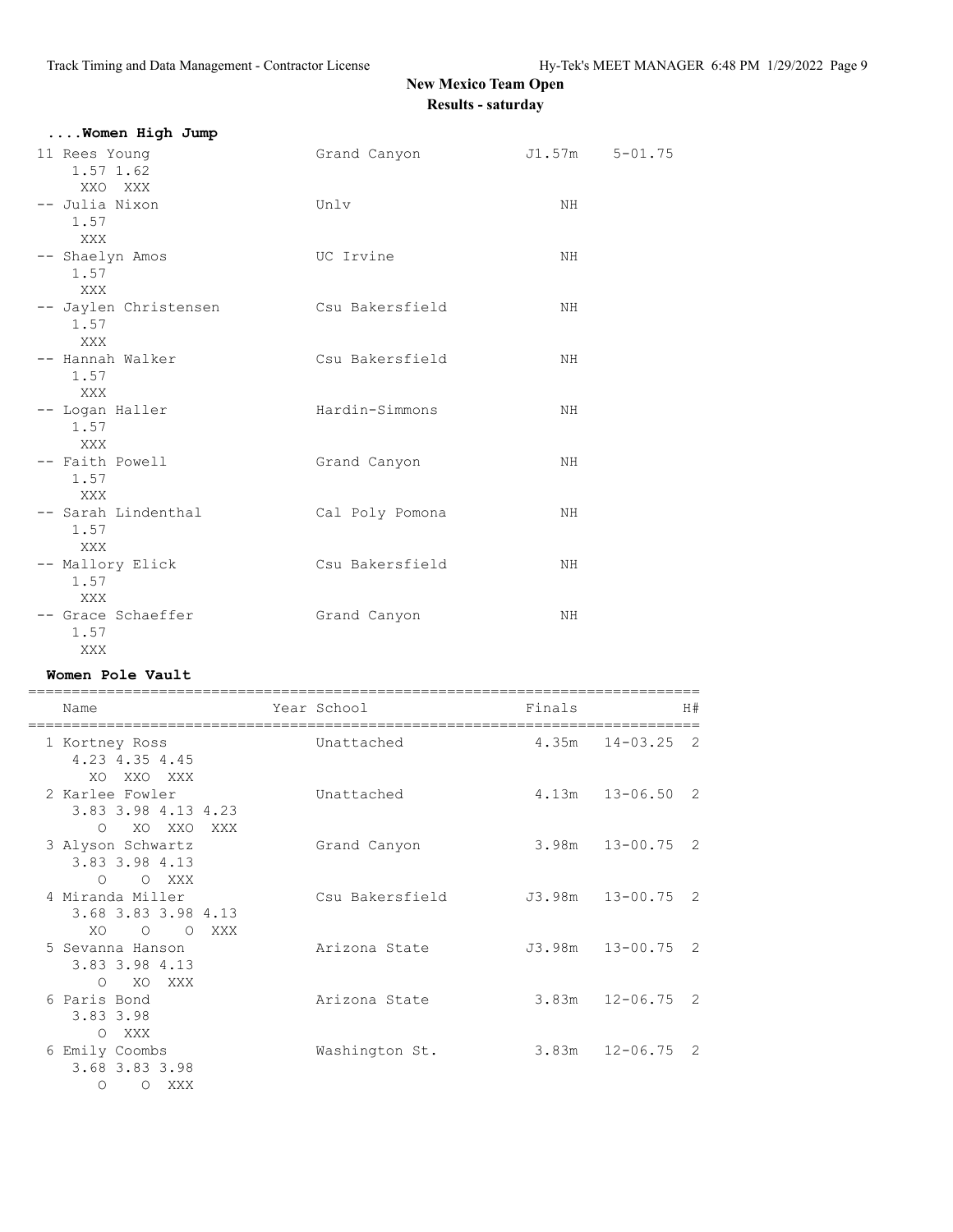| Women Pole Vault                                        |                    |        |                   |   |
|---------------------------------------------------------|--------------------|--------|-------------------|---|
| 8 Hayley Rayburn<br>3.83 3.98<br>XXO XXX                | Arizona State      |        | J3.83m 12-06.75 2 |   |
| 9 Isabella Grant<br>3.53 3.68 3.83 3.98<br>O XO XXO XXX | Ucla               | J3.83m | $12 - 06.75$ 1    |   |
| 10 Kristen Masucci<br>3.68 3.83<br>O XXX                | Arizona State      | 3.68m  | $12 - 00.75$ 2    |   |
| 10 Kolby Weiss<br>3.38 3.53 3.68 3.83<br>O O O XXX      | Washington St.     | 3.68m  | $12 - 00.75$ 1    |   |
| 12 Celina Johannsen<br>3.68 3.83<br>XO XXX              | Utep               |        | J3.68m 12-00.75 2 |   |
| 13 Victoria Villanueva<br>3.53 3.68<br>O XXX            | New Mexico         | 3.53m  | $11 - 07.00$ 1    |   |
| 13 Madison Gawthrop<br>3.38 3.53 3.68<br>O O XXX        | Grand Canyon       | 3.53m  | $11 - 07.00$ 1    |   |
| 15 Kelly Jacoby<br>3.23 3.38 3.53 3.68<br>XO XO XO XXX  | Unattached         | J3.53m | $11 - 07.00$ 1    |   |
| 16 Tara Liu<br>3.23 3.38 3.53<br>XXO O XXX              | Grand Canyon       | 3.38m  | $11 - 01.00$ 1    |   |
| 17 Kiara Quezada-Arzate<br>3.38 3.53<br>XO XXX          | New Mexico         | J3.38m | $11 - 01.00$ 1    |   |
| 18 Keziah Glidden<br>3.08 3.23 3.38<br>O O XXX          | Grand Canyon       | 3.23m  | $10 - 07.00$ 1    |   |
| 19 Kassidy Neptune<br>3.08 3.23 3.38<br>XXO XO XXX      | Csu Bakersfield    | J3.23m | $10 - 07.00$ 1    |   |
| 20 Laura Sangiacomo<br>3.08 3.23<br>O XXX               | UC Irvine          | 3.08m  | $10 - 01.25$ 1    |   |
| 21 Joey Zimmerman<br>3.08 3.23<br>XO XXX                | West Texas A&M     | J3.08m | $10 - 01.25$ 1    |   |
| 21 Jayna Lueders<br>3.08 3.23<br>XO XXX                 | West Texas A&M     | J3.08m | $10 - 01.25$ 1    |   |
| 23 Paige Graham<br>3.08 3.23<br>XXO XXX                 | Eastern New Mexico | J3.08m | $10 - 01.25$ 1    |   |
| -- Phoebe Roach<br>3.08<br>XXX                          | UC Irvine          | NH     |                   | 1 |
| -- Skyy Vang<br>3.08<br>XXX                             | Cal Poly Pomona    | ΝH     |                   | 1 |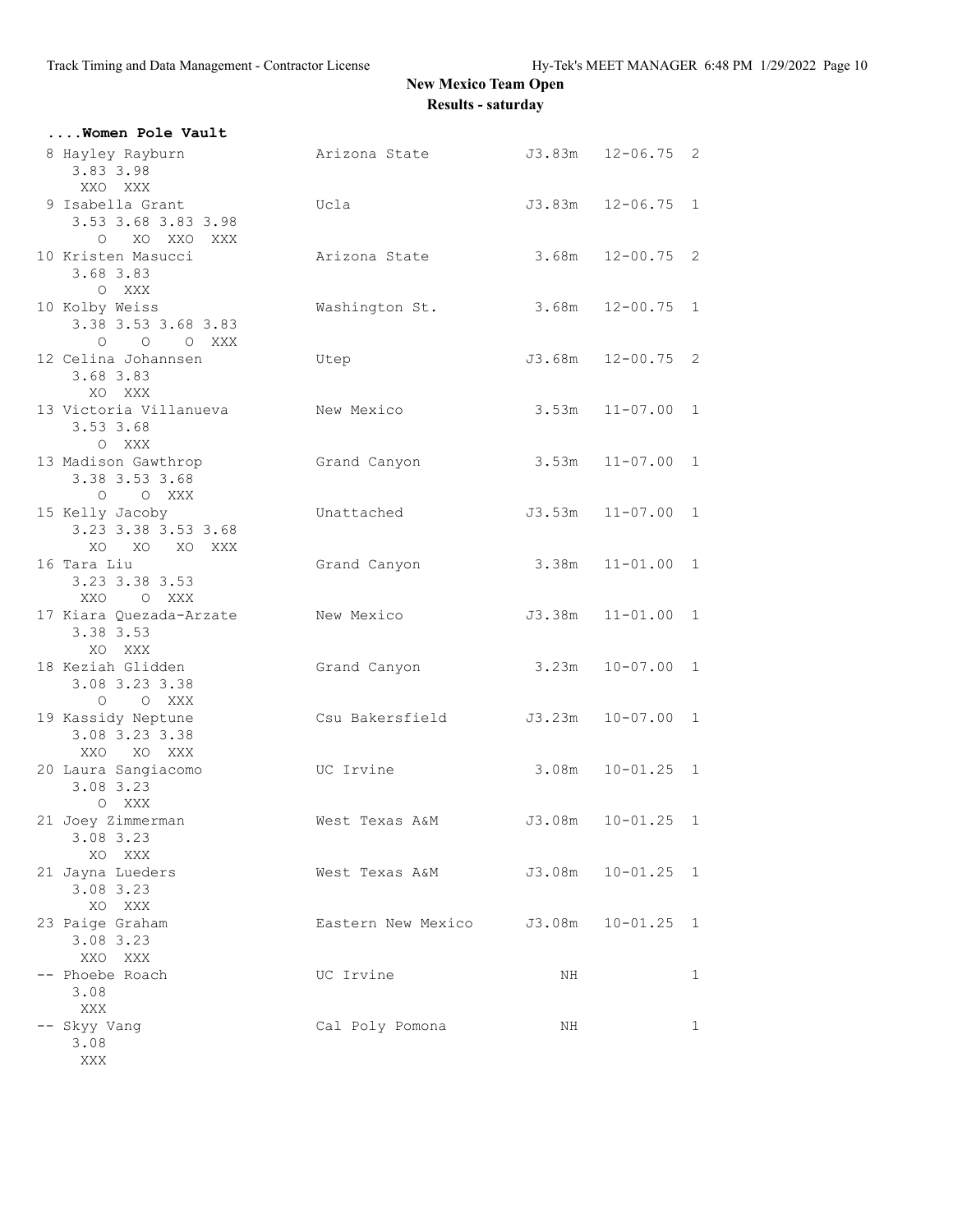### **....Women Pole Vault**

| -- Alexa Schacher | Csu Bakersfield | NΗ | $\sim$ |
|-------------------|-----------------|----|--------|
| 3.68              |                 |    |        |
| XXX               |                 |    |        |

### **Women Long Jump**

|                                         |                    | ======= |                |                |
|-----------------------------------------|--------------------|---------|----------------|----------------|
| Name                                    | Year School        | Finals  |                | H#             |
| 1 Christabel Nettey brattached          |                    | 6.50m   | $21 - 04.004$  |                |
| 6.43m  4.08m  6.16m  6.29m  FOUL  6.50m |                    |         |                |                |
| 2 Jessica Barreira (Scp/Elite Sp        |                    | 6.14m   | $20 - 01.75$ 4 |                |
| 6.14m FOUL FOUL 6.04m FOUL FOUL         |                    |         |                |                |
| 3 Aasha Marler                          | Unat-New Mexico    | 6.13m   | $20 - 01.50$   | $\overline{4}$ |
| 6.13m FOUL 5.93m FOUL 6.07m 5.89m       |                    |         |                |                |
| 4 Anna Rodgers                          | Washington St.     | 6.02m   | $19 - 09.00$   | $\overline{4}$ |
| FOUL 5.95m 5.98m 6.02m FOUL 5.93m       |                    |         |                |                |
| 5 Lauren Fowler                         | New Mexico         | 5.90m   | $19 - 04.25$   | $\overline{4}$ |
| 5.57m FOUL 5.68m FOUL 5.42m 5.90m       |                    |         |                |                |
| 6 Sydney Johnson                        | Ucla               | 5.83m   | $19 - 01.50$   | $\mathbf{1}$   |
| 5.80m 5.54m 5.75m 5.83m 5.67m 5.83m     |                    |         |                |                |
| 7 Nebtom N'Da                           | Grand Canyon       | 5.77m   | $18 - 11.25$   | $\overline{4}$ |
| 5.77m FOUL 5.50m FOUL 5.19m 5.21m       |                    |         |                |                |
| 8 Katie Eidem                           | Arizona State      | 5.59m   | $18 - 04.25$   | $\overline{4}$ |
| 5.57m 5.55m 5.53m 5.29m 5.59m 5.34m     |                    |         |                |                |
| 9 Valissa Brown                         | New Mexico St.     | 5.57m   | $18 - 03.25$   | $\mathcal{S}$  |
| 5.48m 5.57m 5.52m 5.41m 5.49m 5.24m     |                    |         |                |                |
| 10 Mahkaia Lee                          | San Jose St.       | 5.56m   | $18 - 03.00$   | $\overline{4}$ |
| 5.22m 5.46m 5.56m                       |                    |         |                |                |
| 11 Taryn Hankins                        | Arizona State      | 5.55m   | $18 - 02.50$   | $\overline{4}$ |
| 5.55m 5.54m 3.68m                       |                    |         |                |                |
| 12 Reyna Johnson                        | UC Irvine          | 5.54m   | $18 - 02.25$   | 2              |
| 5.50m 5.54m 5.35m                       |                    |         |                |                |
| 13 Taryn Burkett                        | Grand Canyon       | 5.49m   | $18 - 00.25$   | $\mathcal{S}$  |
| 5.37m FOUL 5.49m                        |                    |         |                |                |
| 14 Mikyla Harkley                       | New Mexico         | 5.48m   | $17 - 11.75$   | 2              |
| 5.32m 5.45m 5.48m                       |                    |         |                |                |
| 15 Amanda Thrue                         | Grand Canyon       | 5.44m   | $17 - 10.25$   | $\mathcal{S}$  |
| 5.33m 5.35m 5.44m                       |                    |         |                |                |
| 16 Sophia Hartwell                      | Ucla               | J5.44m  | $17 - 10.25$   | 2              |
| 5.16m 5.44m 5.15m                       |                    |         |                |                |
| 17 Jordan Patterson                     | San Jose St.       | 5.41m   | $17 - 09.00$   | 3              |
| 5.27m 5.41m 5.23m                       |                    |         |                |                |
| 18 Megan Ronan                          | Ucla               | 5.37m   | $17 - 07.50$   | $\mathcal{S}$  |
| 5.37m 5.28m 3.95m                       |                    |         |                |                |
| 19 Emilia Sjostrand                     | San Jose St.       | 5.36m   | $17 - 07.00$   | $\overline{1}$ |
| 5.36m 5.17m 5.26m                       |                    |         |                |                |
| 20 Arianna Hayde                        | Eastern New Mexico | 5.35m   | $17 - 06.75$   | 3              |
| 5.35m FOUL<br>5.30m                     |                    |         |                |                |
| 21 Isa Videler                          | Ucla               | 5.34m   | $17 - 06.25$   | 4              |
| FOUL 5.34m<br>FOUL                      |                    |         |                |                |
| 22 Tierra Crockrell                     | Ucla               | 5.30m   | $17 - 04.75$   | 1              |
| 5.10m FOUL 5.30m                        |                    |         |                |                |
| 23 Jazmine Scott                        | Grand Canyon       | 5.27m   | $17 - 03.50$   | 3              |
| 4.98m 5.26m 5.27m                       |                    |         |                |                |
| 24 Savannah Redmond                     | Arizona State      | 5.26m   | $17 - 03.25$   | 3              |
| FOUL<br>5.26m<br>5.16m                  |                    |         |                |                |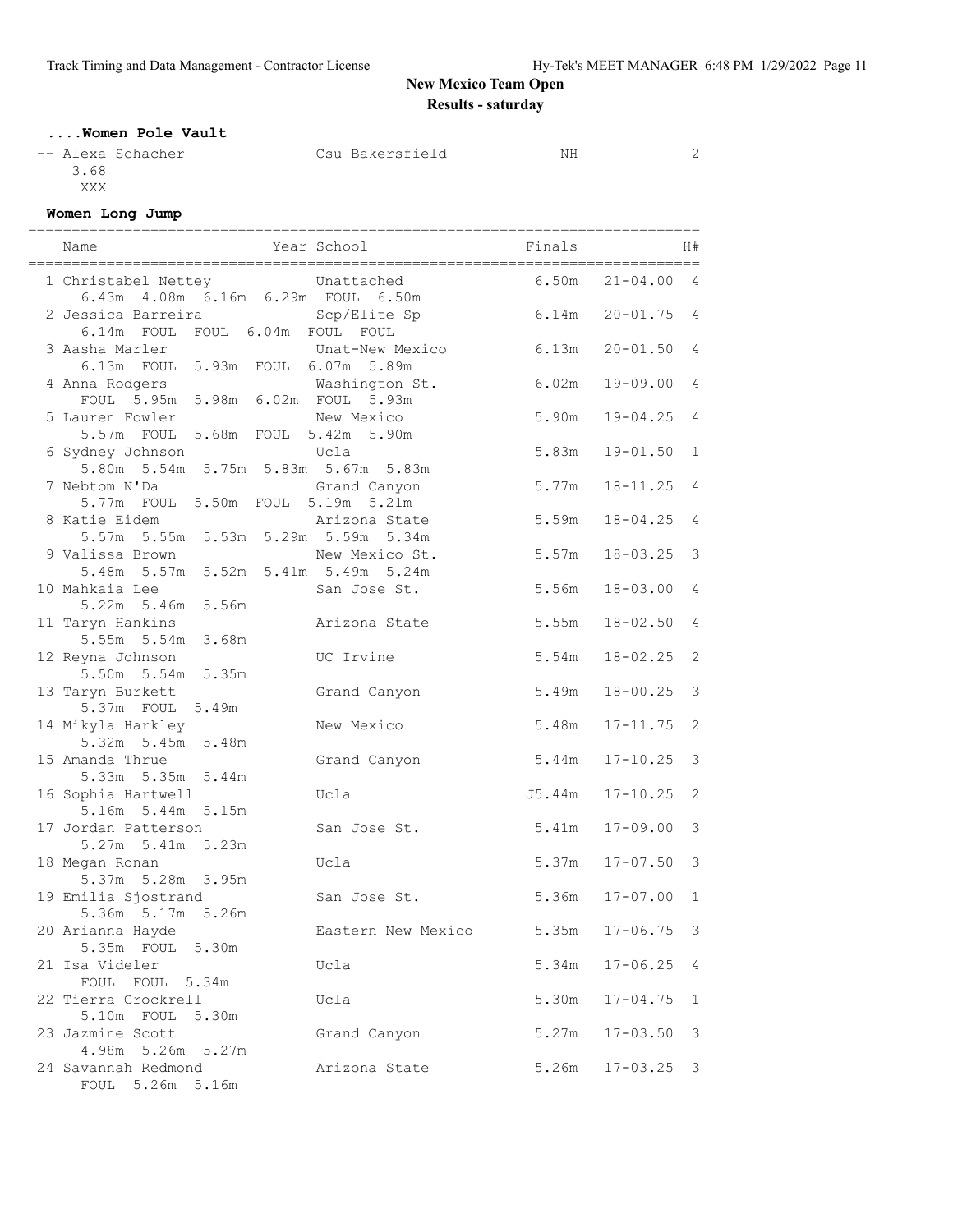| Women Long Jump                                        |                          |        |                  |                |
|--------------------------------------------------------|--------------------------|--------|------------------|----------------|
| 25 Greta Fraraccio<br>5.25m 5.17m 5.21m                | San Jose St.             |        | 5.25m 17-02.75 1 |                |
| 26 Amber Jackson<br>5.22m 5.22m 5.10m                  | Ucla                     | 5.22m  | $17 - 01.50$     | $\mathbf{1}$   |
| 27 Hawa Kamara<br>5.08m 5.20m 5.19m                    | Ucla                     | 5.20m  | $17 - 00.75$ 2   |                |
| 28 Liliana Morales<br>FOUL 5.13m 4.97m                 | Grand Canyon             | 5.13m  | $16 - 10.00$     | $\overline{c}$ |
| 29 Candice Mackie                                      | Lubbock Christian J5.13m |        | $16 - 10.00$     | $\overline{c}$ |
| 4.80m 5.13m 4.94m<br>30 Aryel Coats<br>FOUL FOUL 5.12m | UC Irvine                | 5.12m  | $16 - 09.75$ 3   |                |
| 31 Kendra Fisher                                       | Hardin-Simmons           | 5.09m  | $16 - 08.50$ 3   |                |
| FOUL 5.09m FOUL<br>32 Kaelyn Fenstermacher             | New Mexico St.           | 4.99m  | $16 - 04.50$ 2   |                |
| 4.99m FOUL 4.96m<br>33 Kadi Downs<br>FOUL 4.95m FOUL   | Hardin-Simmons           | 4.95m  | $16 - 03.00$ 2   |                |
| 34 Camdyn Bruner                                       | Grand Canyon             | 4.93m  | $16 - 02.25$ 1   |                |
| FOUL 4.93m 4.93m<br>35 Haley George                    | Lubbock Christian        | 4.91m  | $16 - 01.50$     | $\overline{c}$ |
| 4.91m FOUL 4.82m<br>36 Kelsey Ehinlaiye                | Cal Poly Pomona          | 4.89m  | $16 - 00.50$     | $\mathbf{1}$   |
| 4.80m  4.89m  4.86m<br>37 Kayla Rodriguez              | UC Irvine                | 4.87m  | $15 - 11.75$ 1   |                |
| FOUL 4.73m 4.87m<br>38 Victoria Veserra                | New Mexico St.           | 4.73m  | $15 - 06.25$     | $\mathcal{S}$  |
| FOUL 4.73m 4.66m<br>39 Caelyn Gomez                    | Adams State              | 4.69m  | $15 - 04.75$ 2   |                |
| FOUL 4.69m FOUL<br>40 Karen Villa Medina               | Utep                     | 4.68m  | $15 - 04.25$     | $\mathbf{1}$   |
| 4.57m 4.68m 4.61m<br>41 Shelbi Schauble                | Ucla                     | J4.68m | $15 - 04.25$     | $\overline{c}$ |
| 4.56m  4.68m  4.58m<br>42 Chaselyn Amos                | UC Irvine                | 4.67m  | $15 - 04.00$     | $\overline{c}$ |
| 4.57m  4.67m  4.59m<br>43 Logan Haller                 | Hardin-Simmons           | 4.57m  | $15 - 00.00$     | $\mathbf{1}$   |
| 4.57m  4.48m  4.33m<br>44 Alexa Sowers                 | Hardin-Simmons           | 4.48m  | $14 - 08.50$ 1   |                |
| 4.48m FOUL PASS<br>45 Emerald Garcia                   | Hardin-Simmons           | 4.42m  | $14 - 06.00$     | 1              |
| 4.37m  4.42m  FOUL<br>46 Sarah Lindenthal              | Cal Poly Pomona          | 4.30m  | $14 - 01.25$     | $\mathbf{1}$   |
| 4.10m  4.22m  4.30m<br>47 Shaelyn Amos                 | UC Irvine                | 3.17m  | $10 - 05.00$     | $1\,$          |
| FOUL 3.17m FOUL<br>-- Jennifer Luong                   | San Jose St.             | ND     |                  | 1              |
| ND ND ND<br>-- Macy Lawdermilk                         | Hardin-Simmons           | FOUL   |                  | $\mathbf{1}$   |
| FOUL FOUL FOUL<br>-- Kynnedi Brown<br>FOUL FOUL FOUL   | Hardin-Simmons           | FOUL   |                  | 1              |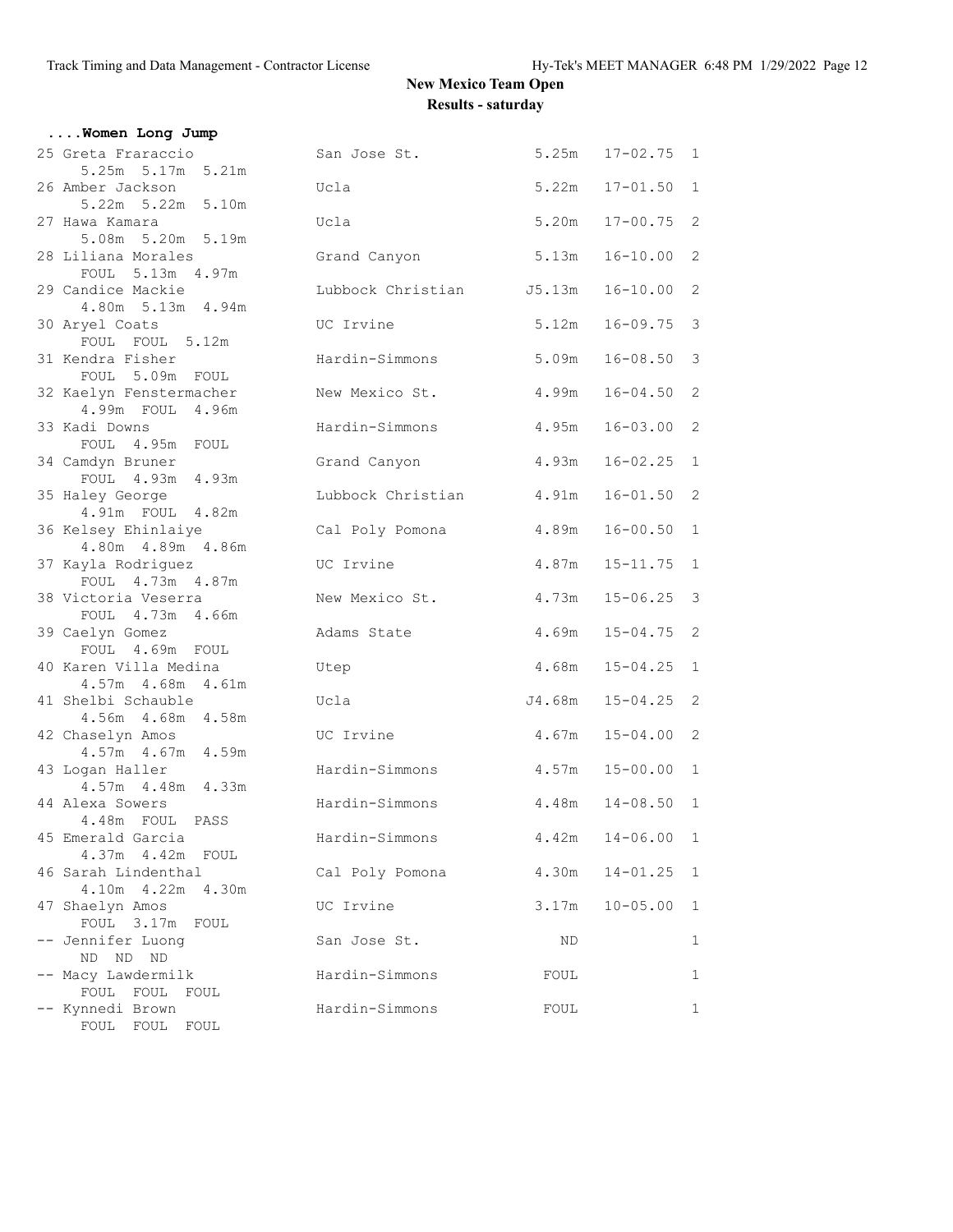#### **Women Triple Jump**

| Name                                                            | =======<br>Year School | Finals |                     | H#             |
|-----------------------------------------------------------------|------------------------|--------|---------------------|----------------|
| 1 Christina Warren<br>FOUL FOUL 11.29m 12.01m 12.41m 12.82m     | Arizona State          | 12.82m | $42 - 00.75$        | 2              |
| 2 Taryn Burkett<br>12.29m  12.46m  FOUL  11.91m  FOUL  FOUL     | Grand Canyon           |        | $12.46m$ $40-10.50$ | 2              |
| 3 Jade DeSouza<br>FOUL 12.15m 12.30m 11.88m PASS PASS           | Cal Poly Pomona        | 12.30m | $40 - 04.25$        | 2              |
| 4 Jazmine Scott<br>FOUL FOUL 11.86m 11.78m 11.99m 11.84m        | Grand Canyon           | 11.99m | $39 - 04.00$        | $\overline{c}$ |
| 5 Mikyla Harkley<br>FOUL 11.84m 11.85m 11.70m 11.96m 11.89m     | New Mexico             | 11.96m | $39 - 03.00$        | $\mathfrak{D}$ |
| 6 Marthe Roee<br>11.73m  11.62m  11.57m  FOUL  FOUL  FOUL       | New Mexico             | 11.73m | $38 - 06.00$        | $\overline{c}$ |
| 7 Arianna Hayde<br>10.98m  11.60m  11.30m  11.31m  11.57m  PASS | Eastern New Mexico     | 11.60m | $38 - 00.75$        | $\mathbf{1}$   |
| 8 Jaylen Walker<br>11.22m FOUL 11.54m 11.50m FOUL PASS          | Unlv                   | 11.54m | $37 - 10.50$        | $\overline{c}$ |
| 9 Sophia Hartwell<br>10.89m  11.44m  11.32m  PASS  PASS  PASS   | Ucla                   | 11.44m | $37 - 06.50$        | $\mathbf{1}$   |
| 10 Kadi Downs<br>11.05m  FOUL  10.78m                           | Hardin-Simmons         | 11.05m | $36 - 03.00$        | $\mathbf{1}$   |
| 11 Logan Haller<br>10.65m  10.93m  10.98m                       | Hardin-Simmons         | 10.98m | $36 - 00.25$        | $\mathbf{1}$   |
| 12 Liliana Morales<br>10.94m FOUL 9.77m                         | Grand Canyon           | 10.94m | $35 - 10.75$        | $\overline{2}$ |
| 13 Shelbi Schauble<br>10.87m  10.78m  10.57m                    | Ucla                   | 10.87m | $35 - 08.00$        | $\mathbf{1}$   |
| 14 Kaelyn Fenstermacher<br>10.75m  10.78m  10.61m               | New Mexico St.         | 10.78m | $35 - 04.50$        | $\mathbf{1}$   |
| 15 Aaliyah Graves<br>10.21m  10.39m  10.53m                     | Unlv                   | 10.53m | $34 - 06.75$        | 2              |
| 16 Kendra Fisher<br>FOUL 10.37m 10.40m                          | Hardin-Simmons         | 10.40m | $34 - 01.50$        | $\mathbf{1}$   |
| 17 Jayda Rosales<br>FOUL FOUL 10.34m                            | Lubbock Christian      | 10.34m | $33 - 11.25$        | $\mathbf{1}$   |
| 18 Kynnedi Brown<br>9.61m FOUL<br>10.25m                        | Hardin-Simmons         | 10.25m | $33 - 07.50$        | $\mathbf{1}$   |
| 19 Emerald Garcia<br>9.87m FOUL 9.70m                           | Hardin-Simmons         | 9.87m  | $32 - 04.75$        | $\mathbf{1}$   |
| -- Hawa Kamara<br>FOUL<br>FOUL<br>FOUL                          | Ucla                   | FOUL   |                     | 2              |

#### **Women Shot Put**

| Year School<br>Name                                                           |                | Finals | H#                    |
|-------------------------------------------------------------------------------|----------------|--------|-----------------------|
| 1 Jorinde Van Klinken Marizona State<br>18.49m FOUL FOUL 18.51m 18.88m 18.70m |                |        | 18.88m 61-11.50 4     |
| 2 Mya Lesnar<br>16.05m 15.49m 16.08m 15.18m 15.36m 16.41m                     | Arizona State  |        | $16.41m$ $53-10.25$ 4 |
| 3 Zada Swoopes<br>15.58m 16.08m FOUL 15.94m FOUL 15.69m                       | West Texas A&M |        | 16.08m 52-09.25 4     |
| 4 Lyvante Su'emai<br>15.28m 15.17m FOUL FOUL 14.48m FOUL                      | Ucla           |        | $15.28m$ $50-01.75$ 4 |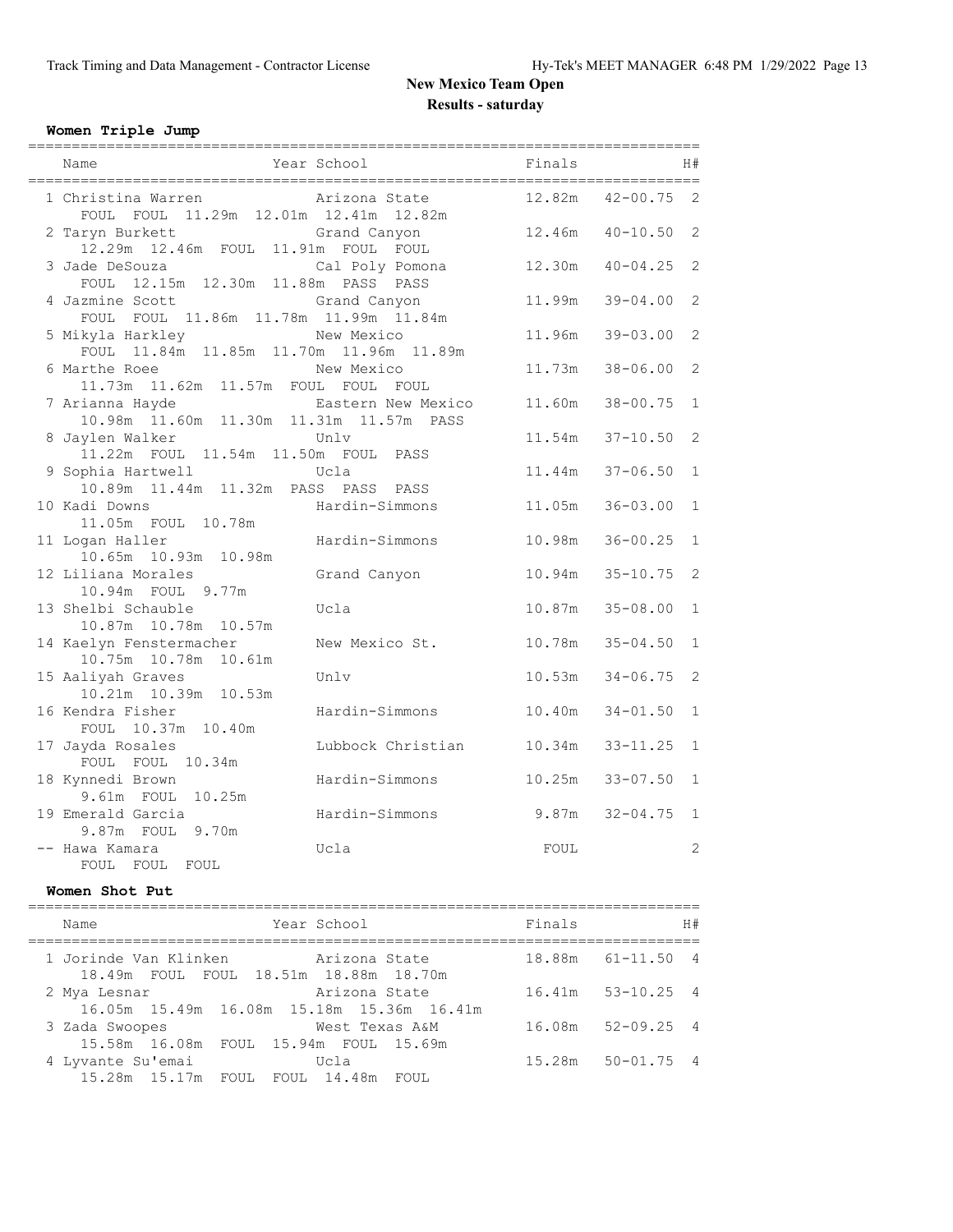| Women Shot Put                                                            |                         |        |                     |                         |
|---------------------------------------------------------------------------|-------------------------|--------|---------------------|-------------------------|
| 5 Katherine Higgins Csu-Pueblo<br>14.66m FOUL 13.35m 13.75m 14.65m 14.79m |                         |        | 14.79m  48-06.25  4 |                         |
| 6 Jenna McKinley<br>13.77m  14.22m  FOUL  FOUL  14.10m  FOUL              | Csu-Pueblo              | 14.22m | $46 - 08.00$        | 4                       |
| 7 Rebecca Green<br>13.59m 13.83m 12.84m FOUL 12.50m FOUL                  | New Mexico St.          | 13.83m | $45 - 04.50$        | $\mathcal{S}$           |
| 8 Audrey Hughes Mashington St.<br>13.48m 13.72m 13.24m FOUL 11.16m 12.72m |                         |        | $13.72m$ $45-00.25$ | 3                       |
| 9 Samaria McDonald<br>13.55m FOUL FOUL 12.75m FOUL FOUL                   | Grand Canyon            | 13.55m | $44 - 05.50$        | 3                       |
| 10 Ana Tovi<br>FOUL 13.34m FOUL                                           | Cal Poly Pomona         | 13.34m | $43 - 09.25$        | $\overline{\mathbf{3}}$ |
| 11 Heather Graham<br>12.85m  12.63m  13.08m                               | Csu-Pueblo              | 13.08m | $42 - 11.00$        | 3                       |
| 12 Krishna Jayasankar<br>12.76m FOUL 12.99m                               | Utep                    | 12.99m | $42 - 07.50$        | 3                       |
| 13 Sarah Fajer<br>12.91m  12.98m  12.66m                                  | Concordia (Cal.) 12.98m |        | $42 - 07.00$        | $\mathcal{S}$           |
| 14 Deandra Tyler<br>12.58m  12.82m  FOUL                                  | UC Irvine               |        | 12.82m  42-00.75    | $\mathcal{S}$           |
| 15 Natalie Ramirez<br>FOUL 12.71m FOUL                                    | Ucla                    | 12.71m | $41 - 08.50$        | $\overline{4}$          |
| 16 Sah-Jay Stevens<br>12.54m FOUL FOUL                                    | Utep                    | 12.54m | $41 - 01.75$        | $\overline{4}$          |
| 17 Tierra Crockrell<br>12.04m  12.34m  11.77m                             | Ucla                    | 12.34m | $40 - 06.00$        | 3                       |
| 18 Grace Togiai<br>11.37m FOUL 12.22m                                     | San Jose St.            | 12.22m | $40 - 01.25$        | $\overline{4}$          |
| 19 Emily Hernandez<br>11.64m 12.09m FOUL                                  | New Mexico St.          | 12.09m | $39 - 08.00$        | 2                       |
| 20 Samantha Cordier<br>11.78m  11.29m  FOUL                               | Utep                    | 11.78m | $38 - 07.75$        | $\mathcal{S}$           |
| 21 Teme Fanguna<br>11.30m  11.06m  FOUL                                   | Cal Poly Pomona         | 11.30m | $37 - 01.00$        | 2                       |
| 22 Abigail Jones<br>10.94m 10.65m 11.07m                                  | Lubbock Christian       | 11.07m | $36 - 04.00$ 2      |                         |
| 23 Lizbeth Fierro<br>10.93m  10.10m  10.76m                               | Utep                    | 10.93m | $35 - 10.50$ 2      |                         |
| 24 Karen Villa Medina<br>10.62m  10.30m  10.84m                           | Utep                    |        | 10.84m 35-06.75 1   |                         |
| 25 Taina Livai<br>FOUL 10.05m 10.71m                                      | Cal Poly Pomona         | 10.71m | $35 - 01.75$ 2      |                         |
| 26 Keiana Turner<br>10.63m FOUL 9.74m                                     | Cal Poly Pomona         | 10.63m | $34 - 10.50$        | $\mathcal{E}$           |
| 27 Isa Videler<br>9.91m 10.12m 9.95m                                      | Ucla                    | 10.12m | $33 - 02.50$        | $\mathbf{1}$            |
| 28 Natalie Murillo<br>8.34m 10.11m<br>10.09m                              | Utep                    | 10.11m | $33 - 02.00$        | 2                       |
| 29 Kayla Rodriguez<br>$9.65m$ $9.29m$<br>9.35m                            | UC Irvine               | 9.65m  | $31 - 08.00$        | $\mathbf{1}$            |
| 30 Tatiana Hall<br>9.39m 8.74m<br>9.57m                                   | Eastern New Mexico      | 9.57m  | $31 - 04.75$        | 2                       |
| 31 Chaselyn Amos<br>9.56m<br>8.99m 8.82m                                  | UC Irvine               | 9.56m  | $31 - 04.50$        | 1                       |
| 32 Emily Ho<br>8.65m 8.68m 8.77m                                          | New Mexico              | 8.77m  | $28 - 09.25$        | $\mathbf{1}$            |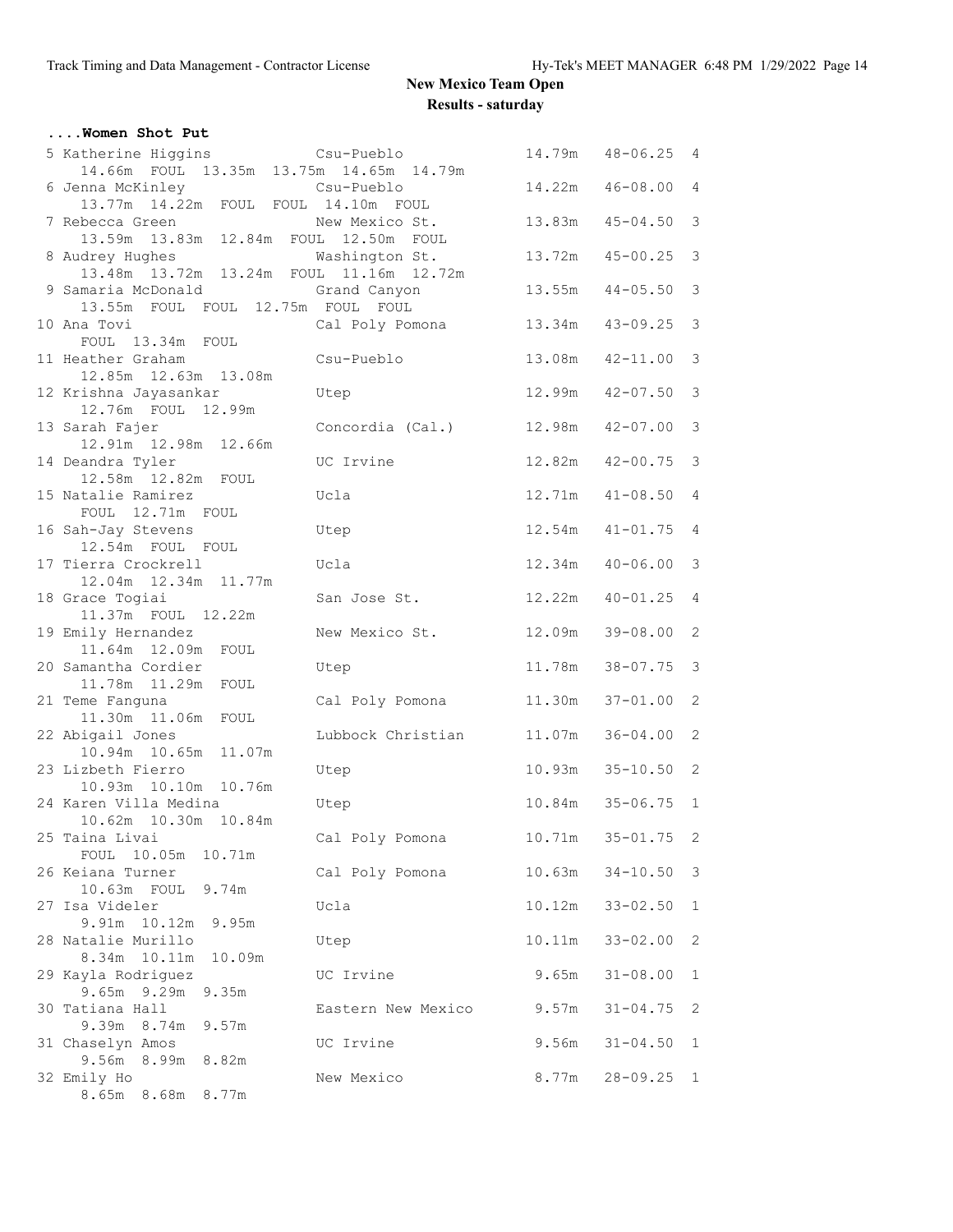| Women Shot Put          |                |      |                      |               |
|-------------------------|----------------|------|----------------------|---------------|
| 33 Shaelyn Amos         | UC Irvine      |      | $8.46m$ $27-09.25$ 1 |               |
| 8.46m 8.33m 7.79m       |                |      |                      |               |
| 34 Julia Nixon          | Unlv           |      | $8.15m$ $26-09.00$ 1 |               |
| 8.15m 8.00m 7.38m       |                |      |                      |               |
| 35 Zana Abdalla         | Hardin-Simmons |      | $6.77m$ $22-02.50$ 1 |               |
| $6.77m$ $6.33m$ $5.46m$ |                |      |                      |               |
| -- Makiya Moore         | New Mexico St. | FOUL |                      | $\mathcal{P}$ |
| FOUL FOUL FOUL          |                |      |                      |               |

### **Women Weight Throw**

| Name                                                              | Year School                                            | Finals           |                              | H#                               |
|-------------------------------------------------------------------|--------------------------------------------------------|------------------|------------------------------|----------------------------------|
| 1 Cassidy Osborne-Butler<br>19.53m FOUL 18.27m 19.07m 18.50m FOUL | Unlv                                                   | 19.53m           | $64 - 01.00$                 | 3                                |
| 2 Sah-Jay Stevens<br>18.03m  17.23m  FOUL  17.24m  16.71m  FOUL   | Utep                                                   | 18.03m           | $59 - 02.00$                 | 3                                |
| 3 Zada Swoopes<br>17.69m  17.93m  17.93m  FOUL  FOUL  FOUL        | West Texas A&M                                         | 17.93m           | $58 - 10.00$                 | 3                                |
| 4 Emily Hernandez<br>17.49m  FOUL  15.92m  FOUL<br>16.52m         | New Mexico St.<br>16.01m                               | 17.49m           | $57 - 04.75$                 | 2                                |
| 5 Phetisang Makhethe<br>16.72m FOUL FOUL FOUL FOUL 17.16m         | New Mexico St.                                         | 17.16m           | $56 - 03.75$                 | 2                                |
| 6 Kayla Larry<br>16.93m FOUL 16.25m FOUL FOUL 16.83m              | Utep                                                   | 16.93m           | $55 - 06.50$                 | 3                                |
| 7 Grace Togiai<br>16.19m  15.95m  15.86m  16.04m  16.90m  FOUL    | San Jose St.                                           | 16.90m           | $55 - 05.50$                 | 3                                |
| 8 Samantha Cordier                                                | Utep<br>16.04m  16.10m  15.48m  16.00m  16.61m  16.88m | 16.88m           | $55 - 04.75$                 | 3                                |
| 9 Alex Payne<br>16.00m  16.23m  15.99m  16.31m  FOUL  15.07m      | Washington St.                                         | 16.31m           | $53 - 06.25$                 | 3                                |
| 10 Keiana Turner<br>16.10m  13.91m  15.19m  15.63m  FOUL  FOUL    | Cal Poly Pomona                                        | 16.10m           | $52 - 10.00$                 | 3                                |
| 11 Olivia Mikaelian<br>15.17m  15.13m  15.96m                     | Csu-Pueblo                                             | 15.96m           | $52 - 04.50$                 | 3                                |
| 12 Samaria McDonald<br>FOUL 15.68m 15.67m                         | Grand Canyon                                           | 15.68m           | $51 - 05.50$                 | 3                                |
| 13 Makiya Moore<br>FOUL 15.68m FOUL                               | New Mexico St.                                         | J15.68m          | $51 - 05.50$                 | 3                                |
| 14 Natalie Ramirez<br>15.20m 15.44m 15.30m                        | Ucla                                                   | 15.44m           | $50 - 08.00$                 | 2                                |
| 15 Sarah Fajer<br>14.75m 15.39m 15.19m<br>16 Jessianne Solis      | Concordia (Cal.)<br>Csu Bakersfield                    | 15.39m<br>15.28m | $50 - 06.00$<br>$50 - 01.75$ | $\overline{c}$<br>$\overline{2}$ |
| FOUL 15.28m 15.11m<br>17 Ana Tovi                                 |                                                        | 15.04m           | $49 - 04.25$                 | 3                                |
| 14.75m 15.04m 14.80m<br>18 Heather Graham                         | Cal Poly Pomona<br>Csu-Pueblo                          | 14.94m           | $49 - 00.25$                 | $\overline{c}$                   |
| 11.57m 12.74m 14.94m<br>19 Jenna McKinley                         | Csu-Pueblo                                             | 14.89m           | $48 - 10.25$                 | $\mathbf{1}$                     |
| 13.67m FOUL 14.89m<br>20 Madelyn Wattles                          | Unlv                                                   | 14.58m           | $47 - 10.00$                 | 2                                |
| 13.77m  14.58m  13.97m<br>21 Madison King                         | Csu Bakersfield                                        | 14.57m           | $47 - 09.75$                 | $\overline{2}$                   |
| 14.57m  14.19m  14.05m                                            |                                                        |                  |                              |                                  |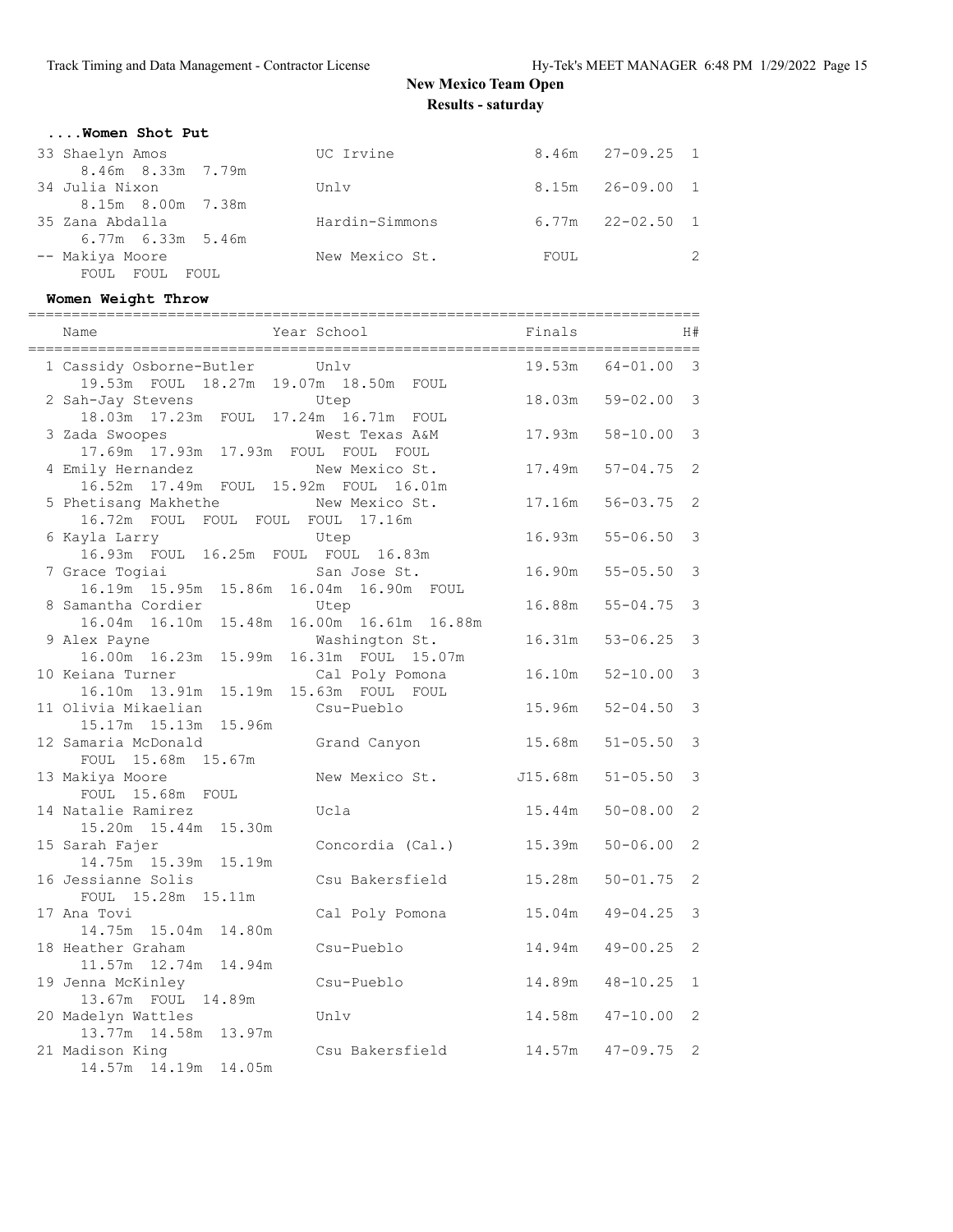| Women Weight Throw                         |                    |                     |                       |                |
|--------------------------------------------|--------------------|---------------------|-----------------------|----------------|
| 22 Katherine Higgins<br>FOUL FOUL 14.50m   | Csu-Pueblo         |                     | $14.50m$ $47-07.00$ 2 |                |
| 23 Deandra Tyler<br>13.01m 13.86m 13.76m   | UC Irvine          |                     | 13.86m 45-05.75 2     |                |
| 24 Kaitlyn Ward<br>13.59m  12.47m  FOUL    | New Mexico St.     |                     | $13.59m$ $44-07.00$   | 1              |
| 25 Natalie Murillo<br>12.28m 13.54m 12.83m | Utep               |                     | 13.54m  44-05.25  1   |                |
| 26 Naiylah Shepherd<br>12.93m FOUL FOUL    | San Jose St.       |                     | $12.93m$ $42-05.25$ 2 |                |
| 27 Kassidy Sani<br>FOUL 12.45m 12.25m      | UC Irvine          | 12.45m              | $40 - 10.25$ 1        |                |
| 28 Rebecca Green<br>FOUL 10.29m 12.38m     | New Mexico St.     | 12.38m              | $40 - 07.50$ 1        |                |
| 29 Teme Fanquna<br>FOUL FOUL 12.15m        | Cal Poly Pomona    | 12.15m              | $39 - 10.50$          | $\overline{1}$ |
| 30 Lizbeth Fierro<br>11.97m FOUL FOUL      | Utep               | 11.97m              | $39 - 03.25$          | $\overline{1}$ |
| 31 Taina Livai<br>11.68m 10.70m FOUL       | Cal Poly Pomona    | 11.68m              | $38 - 04.00$ 1        |                |
| 32 Tatiana Hall<br>10.20m FOUL 10.89m      | Eastern New Mexico | 10.89m              | $35 - 08.75$ 1        |                |
| 33 Abigail Jones<br>FOUL FOUL 10.65m       | Lubbock Christian  |                     | $10.65m$ $34-11.25$ 1 |                |
| 34 Paityn Green<br>FOUL FOUL 10.48m        | Lubbock Christian  | $10.48m$ $34-04.75$ |                       | 1              |
| -- Lyvante Su'emai<br>FOUL FOUL FOUL       | Ucla               | FOUL                |                       | $\overline{2}$ |

#### **Men 60 Meter Dash**

=================================================================== Name Tear School Prelims H# =================================================================== Preliminaries 1 Cravon Gillespie Nike 6.60q 6 2 Jeremy Bascom Unattached 6.76q 5 3 Kyle De Moica Grand Canyon 6.87q 3 4 Karon Dean Utep 6.88q 1 5 David Kolar Grand Canyon 6.94q 2 6 Cristian Moore Ucla 6.95q 4 6.945 7 Roman Johnson San Jose St. 6.66q 6 8 Seth Holloway Ucla 6.81q 6 9 Deondre Spruill S.H.A.R.K.S 6.82 5 10 Austin Kratz Arizona State 6.83 6 11 Paris Smith Grand Canyon 6.92 3 12 De'Antae Choates Washington St. 6.95 6 6.949 13 Jevon O'Bryant New Mexico 6.96 3 6.953 13 Davion Bynaum Utep 6.96 2 6.953 15 Adam Knuff Grand Canyon 6.96 3 6.958 16 Aidan Diggs Grand Canyon 6.98 6 6.971 17 Paul McCants San Jose St. 6.98 1 6.972 18 Jamaal Palmer Washington St. 6.98 2 6.973 19 Jalen Adams San Jose St. 7.02 3 7.016 19 Alex Enos Ucla 7.02 5 7.016 21 Jamar Marshall Jr. Arizona State 7.03 5 7.022 22 Parnelle Shands Hardin-Simmons 7.03 5 7.026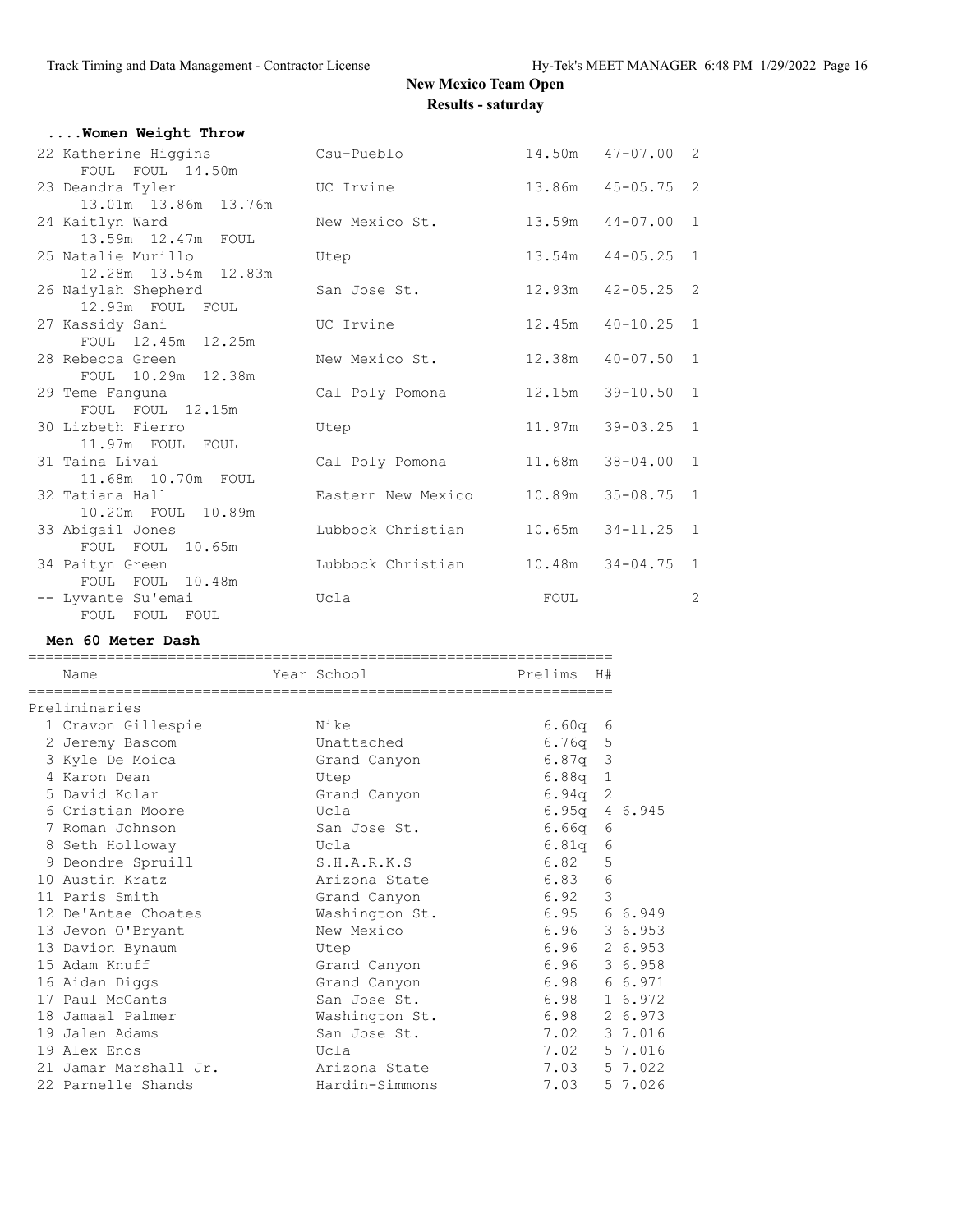| Men 60 Meter Dash   |                    |      |                |
|---------------------|--------------------|------|----------------|
| 23 Yanai Macon      | Washington St.     | 7.05 | 6 7.042        |
| 24 Edashall Konah   | Hardin-Simmons     | 7.05 | 3 7.046        |
| 25 Montez Wright    | New Mexico         | 7.16 | 6              |
| 26 Andrew Cook      | Csu-Pueblo         | 7.20 |                |
| 27 Jalen Cadet      | Utep               | 7.21 | 2 7.201        |
| 28 Tanner Wright    | Unattached         | 7.21 | 1 7.206        |
| 29 Darryl Thomas    | New Mexico         | 7.23 | 4              |
| 30 Easton Clarkson  | West Texas A&M     | 7.25 | 4 7.248        |
| 30 Mohamed Megeno   | Eastern New Mexico | 7.25 | 3 7.248        |
| 32 Jacob Torrez     | Hardin-Simmons     | 7.28 | $\overline{2}$ |
| 33 Thomas Lujan     | Adams State        | 7.37 | 1 7.362        |
| 34 Aidan Matthews   | Hardin-Simmons     | 7.37 | 4 7.365        |
| 35 Ismail Jiminez   | Clarendon College  | 7.60 | 1 7.593        |
| 36 Brandon Mayfield | Hardin-Simmons     | 7.60 | 5 7.595        |
| -- Dennis Johnson   | Utep               | FS   | 3              |

### **Men 60 Meter Dash**

|        | Name               | Year School   | Finals |
|--------|--------------------|---------------|--------|
| Finals |                    |               |        |
|        | 1 Cravon Gillespie | Nike          | 6.59   |
|        | 2 Jeremy Bascom    | Unattached    | 6.74   |
|        | 3 Roman Johnson    | San Jose St.  | 6.84   |
|        | 4 Kyle De Moica    | Grand Canyon  | 6.86   |
|        | 5 Austin Kratz     | Arizona State | 6.88   |
|        | 6 Deondre Spruill  | S.H.A.R.K.S   | 6.93   |

### **Men 200 Meter Dash**

| Name                |                    | Finals      | H#             |
|---------------------|--------------------|-------------|----------------|
| 1 Ryan Hall         | S.H.A.R.K.S. Elite | 20.92       | 1              |
| 2 Jonah Vigil       | Adams State        | 21.09       | $\mathbf{1}$   |
| 3 Ismail Turner     | Ucla               | 21.21       | $\mathbf{1}$   |
| 4 Jevon O'Bryant    | New Mexico         | 21.33       | $\overline{2}$ |
| 5 Jovahn Williamson | Unat-New Mexico    | 21.38       | 3              |
| 6 David Kolar       | Grand Canyon       | 21.40       | $\overline{2}$ |
| 7 Cristian Moore    | Ucla               | 21.57       | $\overline{4}$ |
| 8 Garrett Shedrick  | Arizona State      | 21.64       | 1              |
| 9 Paris Smith       | Grand Canyon       | 21.90       | 5              |
| 10 Victor Bolden    | S.H.A.R.K.S.       | 21.96       | $\overline{2}$ |
| 11 Jared McAlvey    | Washington St.     | 22.02       | $\overline{2}$ |
| 12 Rivaldo Leacock  | New Mexico         | 22.09       | 5              |
| 13 Parnelle Shands  | Hardin-Simmons     | 22.34       | 3              |
| 14 Ethan Willems    | Washington St.     | 22.38       | 5              |
| 15 Austin Atencio   | Grand Canyon       | 22.41       | 4              |
| 16 Nick Johnson     | Washington St.     | 22.49       | $\overline{4}$ |
| 17 Davion Bynaum    | Utep               | 22.55       | 4              |
| 18 Montez Wright    | New Mexico         | 22.67       | 3              |
| 19 Curtis Beech     | Unattached         | 22.99       | 5              |
|                     |                    | Year School |                |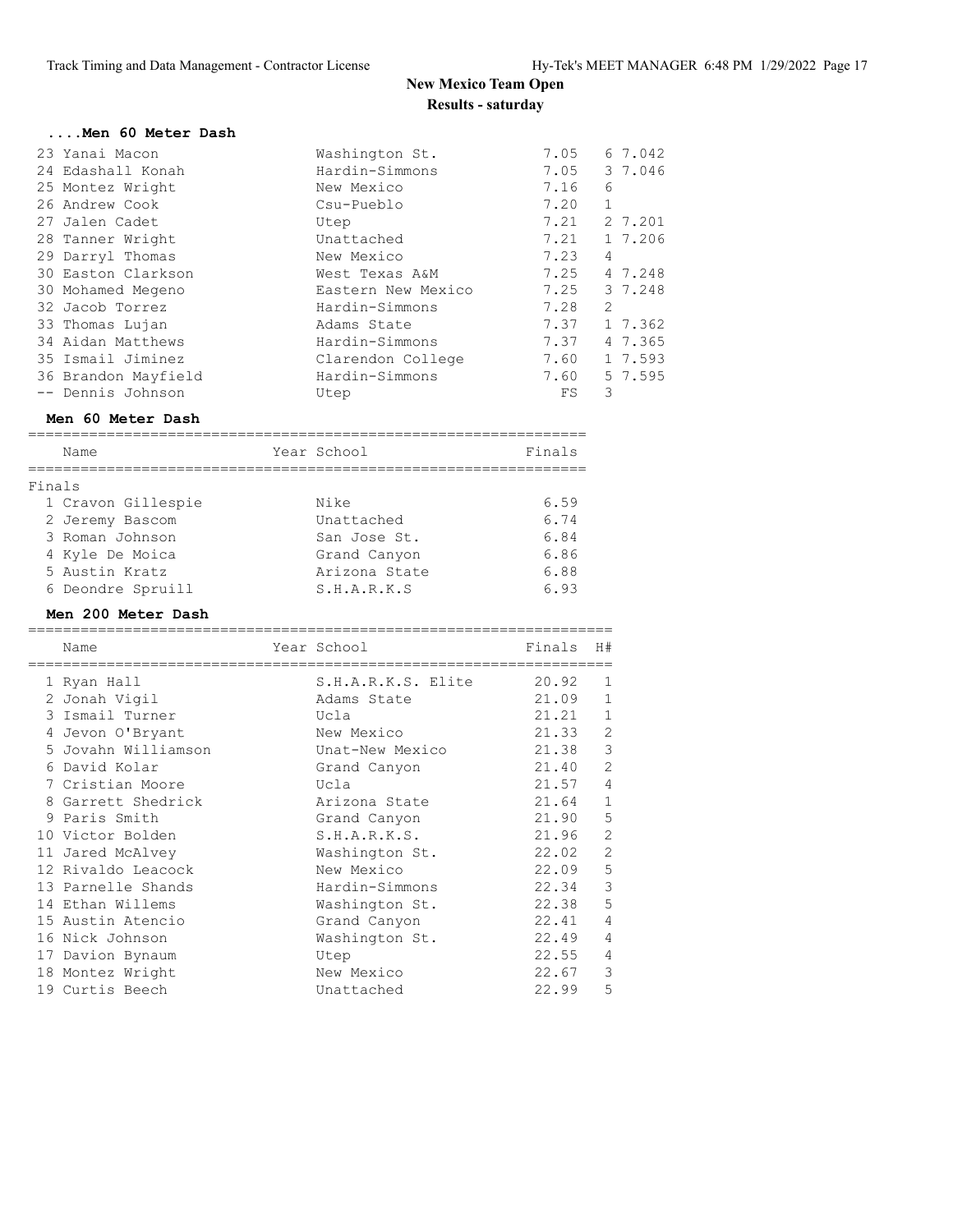#### **Men 200 Meter Dash Unseeded 200**

| Name                              | Year School                          | Finals         | H#                                |
|-----------------------------------|--------------------------------------|----------------|-----------------------------------|
|                                   |                                      |                |                                   |
| 1 Tyrell Smith                    | Csu-Pueblo                           | 22.03          | 1                                 |
| 2 Harry Overstreet                | San Jose St.                         | 22.15          | $\mathbf{1}$                      |
| 3 Bashar Barksdale                | San Jose St.                         | 22.18          | $\mathbf{1}$                      |
| 4 Gunnar Ashmon                   | Concordia (Cal.)                     | 22.30          | $\mathcal{S}$                     |
| 5 Jamaal Palmer                   | Washington St.                       | 22.31          | $\mathbf{1}$                      |
| 6 Yanai Macon                     | Washington St.                       | 22.34          | $\epsilon$                        |
| 7 Mikael Tyler                    | San Jose St.                         | 22.50          | 5                                 |
| 8 Chance Martelli                 | West Texas A&M                       | 22.51          | 5                                 |
| 9 De'Antae Choates                | Washington St.                       | 22.52          | $\overline{2}$                    |
| 10 Paul McCants                   | San Jose St.                         | 22.53          | $\mathbf{2}$                      |
| 11 Tanner Wright                  | Unattached                           | 22.59          | 4                                 |
| 12 Aman Verma                     | Utep                                 | 22.59          | $\mathcal{S}$                     |
| 13 Jalen Adams                    | San Jose St.                         | 22.64          | $\overline{2}$                    |
| 14 Edashall Konah                 | Hardin-Simmons                       | 22.77          | $\overline{2}$                    |
| 15 Mohamed Megeno                 | Eastern New Mexico                   | 23.06          | $\overline{4}$                    |
| 16 Aidan Matthews                 | Hardin-Simmons                       | 23.07          | 7                                 |
| 17 Iziah Hall                     | Eastern New Mexico                   | 23.11          | 4                                 |
| 18 Elijah Allen                   | Clarendon College                    | 23.13          | 6                                 |
| 19 Easton Clarkson                | West Texas A&M                       | 23.36          | 4                                 |
| 20 Jacob Torrez                   | Hardin-Simmons                       | 23.47          | 5                                 |
| 21 Antonio Cruz                   | Southwest (N.M.)                     | 23.56          | $\overline{7}$                    |
| 22 Ismail Jiminez                 | Clarendon College                    | 23.64          | $7\phantom{.0}$                   |
| 23 Lorenz Smith                   | Utep                                 | 23.70          | $\mathsf 3$                       |
| 24 James Koch                     | Grand Canyon                         | 23.71          | $\mathcal{E}$                     |
| 25 Luke Martinez                  | Hardin-Simmons                       | 23.90          | 6                                 |
| 26 Nathan Wheelington             |                                      | 24.18          | 7                                 |
|                                   |                                      |                |                                   |
|                                   | Hardin-Simmons                       |                |                                   |
| 27 Aaron Richardson               | Concordia (Cal.)                     | 24.25          | 5                                 |
| Men 400 Meter Dash                |                                      |                |                                   |
| ___________________________       |                                      |                |                                   |
| Name                              | Year School                          | Finals         | H#                                |
|                                   |                                      |                |                                   |
| 1 Justin Robinson                 | Arizona State                        | 46.64          | 1                                 |
| 2 Jalen Brown                     | Arizona State                        | 47.63          | $\mathbf{1}$                      |
| 3 Cameron Reynolds                | Ucla                                 | 47.70          | 2                                 |
| 4 Chase Wells                     | Ucla                                 | 48.45          | 2                                 |
| 5 Jan Kral                        | Grand Canyon                         | 48.54          | $\mathbf{1}$                      |
| 6 Max Carmona                     | Grand Canyon                         | 48.59          | 2                                 |
| 7 Zaylon Thomas                   | Ucla                                 | 48.71          | 4                                 |
| 8 Ned Azemia                      | Utep                                 | 48.76 7        |                                   |
| 9 Bashar Barksdale                | San Jose St.                         | 48.97          | $7\phantom{.0}$                   |
| 10 Mariano Hernandez              | Grand Canyon                         | 49.08          | $\mathbf{1}$                      |
| 11 Harry Overstreet               | San Jose St.                         | 49.38          | 4                                 |
| 12 Ronaldo Griffiths              | Utep                                 | 49.63          | 5                                 |
| 13 Jared McAlvey                  | Washington St.                       | 49.65          | $\mathsf 3$                       |
| 14 Malik Pratt                    | Hardin-Simmons                       | 49.70          | $\mathsf 3$                       |
| 15 Gunnar Ashmon                  | Concordia (Cal.)                     | 49.76          | $\overline{4}$                    |
| 16 Patrick Nelson                 | Grand Canyon                         | 49.79          | $\mathsf S$                       |
| 17 Stephen Carreto                | Utep                                 | 49.93          | $\,$ $\,$ $\,$                    |
| 18 Bryson Benjamin                | Grand Canyon                         | 49.93          | $\mathsf 3$                       |
| 19 Mikael Tyler                   | San Jose St.                         | 49.93          | $\epsilon$                        |
| 20 Chance Martelli                | West Texas A&M                       | 49.96          | $\boldsymbol{7}$                  |
| 21 Iziah Hall<br>22 Ethan Willems | Eastern New Mexico<br>Washington St. | 50.17<br>50.58 | $7\phantom{.0}$<br>$\mathfrak{Z}$ |

===================================================================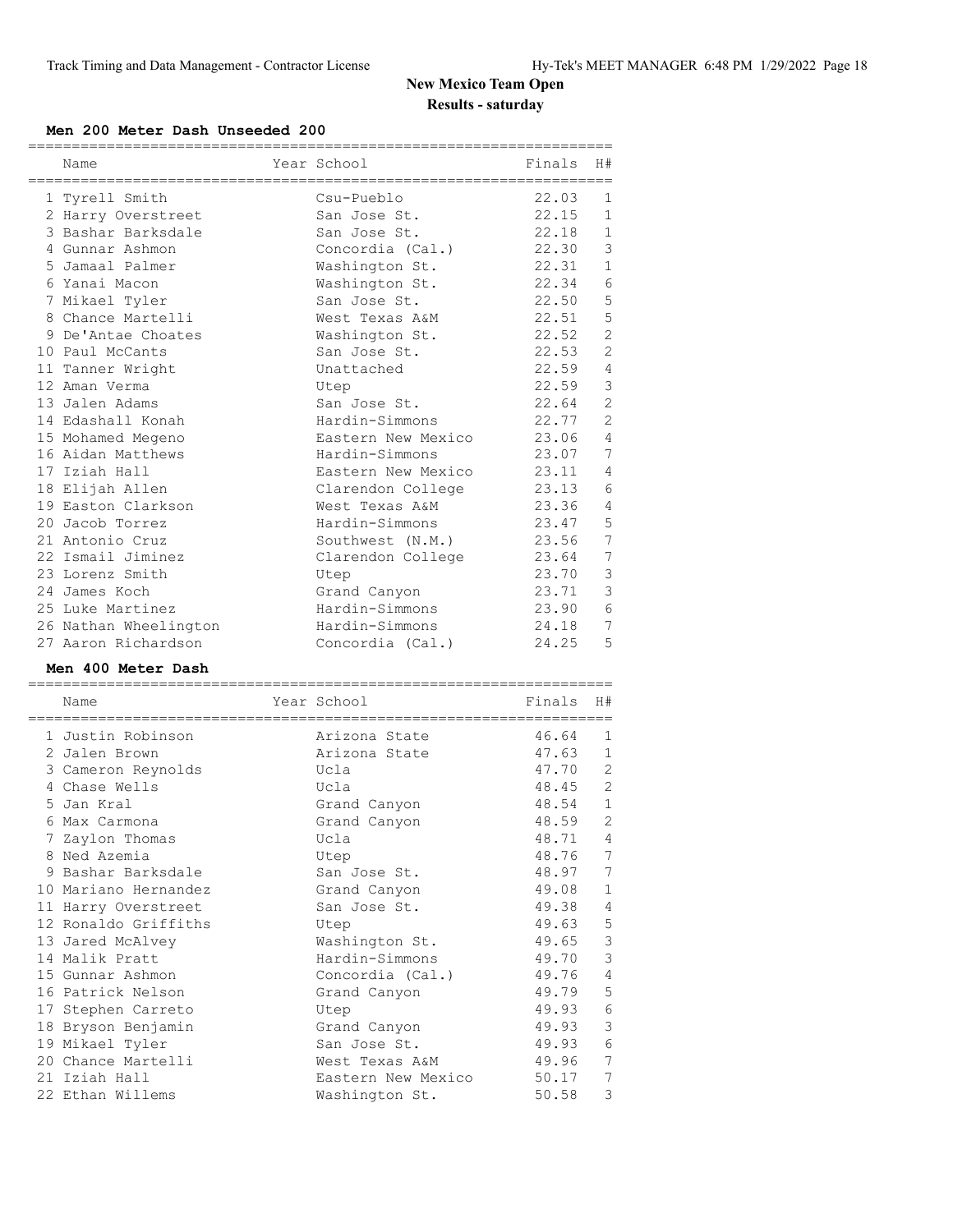| Men 400 Meter Dash                        |                                  |                      |                |
|-------------------------------------------|----------------------------------|----------------------|----------------|
| 23 Casey Huguez                           | Grand Canyon                     | 50.72                | 5              |
| 24 Julian Serna                           | Lubbock Christian                | 51.10                | 9              |
| 25 Ethan Ramirez                          | Hardin-Simmons                   | 51.12                | 6              |
| 26 Benjamin Tuinstra                      | Grand Canyon                     | 51.30                | 5              |
| 27 Aiden Lieb                             | Ucla                             | 51.36                | 8              |
| 28 Aman Verma                             | Utep                             | 51.37                | 8              |
| 29 Trael Robertson                        | Lubbock Christian                | 51.40                | 9              |
| 30 Myles Goodman                          | Grand Canyon                     | 51.57                | 6              |
| 31 Josh Bailey                            | Ucla                             | 52.42                | 11             |
| 32 Lorenz Smith                           | Utep                             | 52.67                | 10             |
| 33 Hunter Gossett                         | Lubbock Christian                | 52.72                | 10             |
| 34 Luke Martinez                          | Hardin-Simmons                   | 54.23                | 4              |
| 35 Antonio Cruz                           | Southwest (N.M.)                 | 54.26                | 9              |
| 36 Elijah Allen                           | Clarendon College                | 55.11                | 10             |
| 37 Brandon Mayfield                       | Hardin-Simmons                   | 55.81                | 7              |
| 38 Nathan Wheelington                     | Hardin-Simmons                   | 56.33                | 8              |
| -- Samuel Herenton                        | Ucla                             | DNF                  | 4              |
| Men 600 Meter Run                         |                                  |                      |                |
| Name                                      | Year School                      | Finals               |                |
|                                           |                                  |                      |                |
| 1 Nathan Hood                             | Csu-Pueblo                       | 1:19.37              |                |
| 2 Mark Haywood                            | Unat-New Mexico                  | 1:21.57              |                |
|                                           |                                  |                      |                |
| -- Chris Freeman                          | Hardin-Simmons                   | DNF                  |                |
| Men 800 Meter Run                         |                                  |                      |                |
| -=================================        |                                  |                      |                |
| Name                                      | Year School                      | Finals               | H#             |
| 1 Ethan Brouw                             | New Mexico                       | 1:51.38              | 2              |
|                                           | Unattached                       | 1:51.82              | $\mathbf{1}$   |
| 2 Presley Martin<br>3 Jack Dickson        | Csu-Pueblo                       | 1:52.83              | $\mathbf{1}$   |
| 4 Abdirizak Ibrahim                       | New Mexico                       | 1:54.42              | $\mathbf{1}$   |
| 5 Alec Hall                               | Adams State                      | 1:54.90              | 1              |
|                                           | Csu-Pueblo                       | 1:55.06              | 2              |
| 6 Kaleb Tipton<br>7 Ahmed Sado            | Unattached                       | 1:55.37              | 3              |
| 8 Osaze Williams                          | Utep                             | 1:55.74              | $\overline{2}$ |
| 9 Reier Gilbertson                        | Grand Canyon                     | 1:56.18              | 3              |
| 10 Devis Cheruiyot                        | Eastern New Mexico               | 1:56.42              | 2              |
|                                           |                                  |                      |                |
| 11 Japhet Toroitich<br>12 Iolo Hughes     | Eastern New Mexico<br>New Mexico | 1:56.62 1<br>1:57.17 | 3              |
| 13 Abdi Abade                             | Adams State                      | 1:58.60              | $\mathbf{2}$   |
| 14 Kai Wingo                              | Ucla                             | 2:02.82              | $\overline{2}$ |
| 15 Matthew Powell                         | Grand Canyon                     | 2:04.42              | 3              |
| 16 Dan Hurren                             | Eastern New Mexico               | 2:06.39              | $\mathbf{2}$   |
| 17 Felix Huizache                         | Clarendon College                | 2:18.66              | 3              |
| 18 Zach Gonzales<br>-- Nikolaus Franzmair | Clarendon College                | 2:23.95              | 3              |

#### **Men 800 Meter Run Mens Elite 8**

| Name             | Year School   | Finals          |
|------------------|---------------|-----------------|
| 1 Brannon Kidder | Brooks Beasts | $1 \cdot 49$ 39 |
| 2 Drew Windle    | Unattached    | 1:49.76         |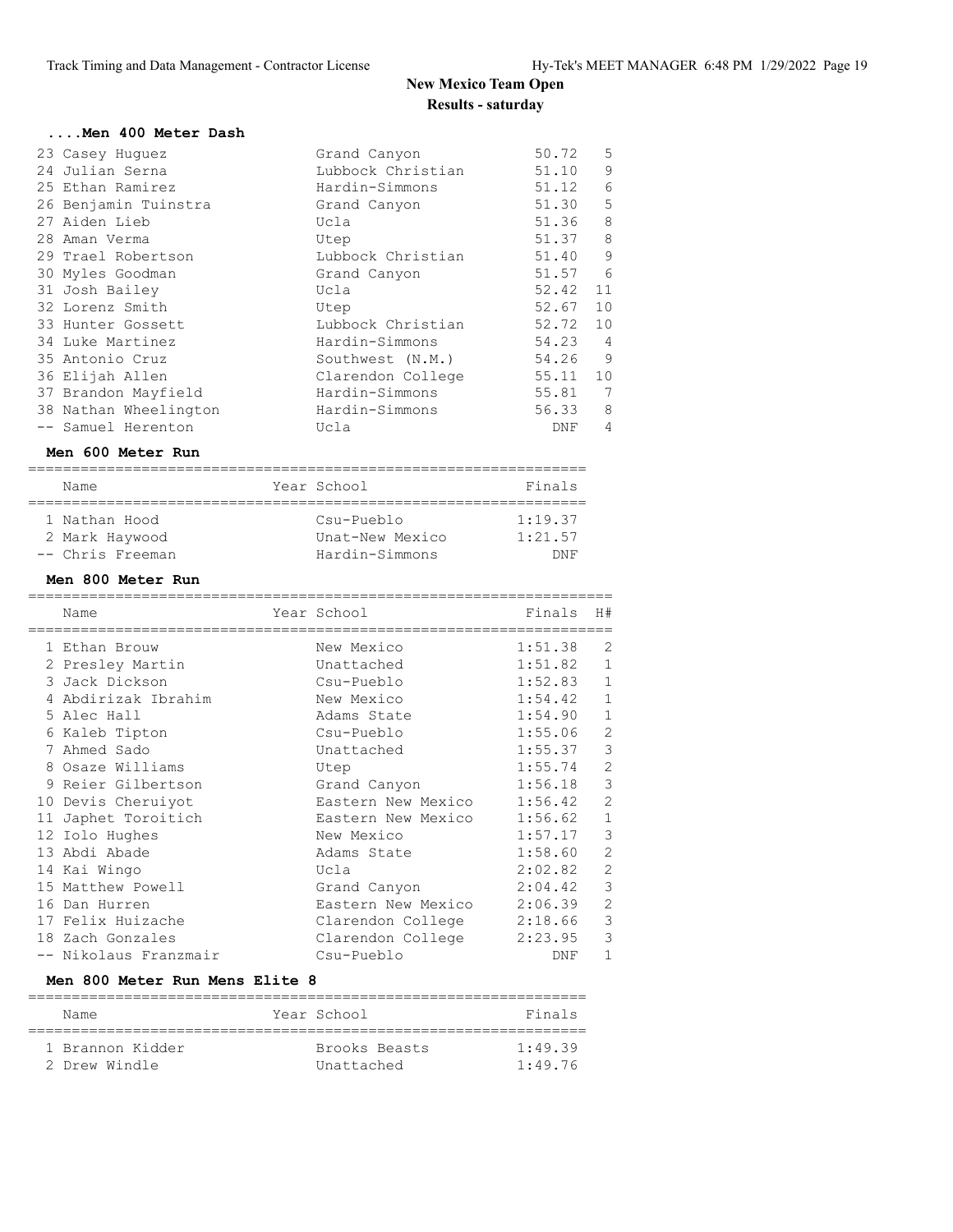### **....Men 800 Meter Run Mens Elite 8**

| 3 Matthew Larkin      | New Mexico    | 1:50.49 |
|-----------------------|---------------|---------|
| 4 Izaic Yorks         | Brooks Beasts | 1:50.89 |
| 5 Devin Dixon         | Brooks Beasts | 1:51.24 |
| 6 Gavin Sleeter       | New Mexico    | 1:51.48 |
| 7 Christian Rodriguez | San Jose St.  | 1:56.37 |

#### **Men 1 Mile Run**

| Name                    | Year School        | -------------------<br>Finals | H#             |
|-------------------------|--------------------|-------------------------------|----------------|
| 1 David Ribich          | Brooks Beasts      | 4:00.03                       | $\mathbf{1}$   |
| 2 Abdirizak Ibrahim     | New Mexico         | 4:01.96                       | $\mathbf{1}$   |
| 3 Davonte Jett-Reynolds | Adams State        | 4:05.65                       | $\mathbf{1}$   |
| 4 James Dunne           | Adams State        | 4:06.48                       | $\mathbf{1}$   |
| 5 David Cardenas        | Adams State        | 4:07.16                       | $\mathbf{1}$   |
| 6 Miquel Coca           | Unattached         | 4:07.48                       | $\mathbf{1}$   |
| 7 Victor Kibiego        | Utep               | 4:09.10                       | $\mathbf{1}$   |
| 8 Clement Duigou        | Adams State        | 4:12.64                       | $\overline{2}$ |
| 9 Mikah Paiz            | Adams State        | 4:13.90                       | $\mathbf{1}$   |
| 10 Iolo Hughes          | New Mexico         | 4:14.66                       | $\overline{c}$ |
| 11 Landon Rast          | Grand Canyon       | 4:15.09                       | $\overline{c}$ |
| 12 Andrew O'Keefe       | Adams State        | 4:15.49                       | $\mathbf{1}$   |
| 13 Yusuf Mohamud        | Utep               | 4:17.50                       | $\overline{c}$ |
| 14 Elias Perez          | Adams State        | 4:17.60                       | $\overline{2}$ |
| 15 Nehemiah Cionelo     | New Mexico         | 4:20.21                       | $\overline{c}$ |
| 16 Conner Dosmann       | Trinidad State     | 4:22.12                       | $\overline{c}$ |
| 17 Josh Galindo         | Unat-New Mexico    | 4:23.03                       | $\overline{c}$ |
| 18 Christian Fagerlin   | Grand Canyon       | 4:28.98                       | $\overline{2}$ |
| 19 Adrian Villarreal    | Trinidad State     | 4:30.32                       | 3              |
| 20 Jarred Baca          | Trinidad State     | 4:32.71                       | $\overline{3}$ |
| 21 Reece Donihi         | Unat-New Mexico    | 4:33.68                       | $\overline{c}$ |
| 22 Jacob Pringle        | Grand Canyon       | 4:35.41                       | $\overline{3}$ |
| 23 Zach Mitchell        | Hardin-Simmons     | 4:37.93                       | $\overline{3}$ |
| 24 Noah McMurtrey       | Unattached         | 4:39.62                       | $\overline{c}$ |
| 25 Felix Huizache       | Clarendon College  | 5:01.06                       | $\mathfrak{Z}$ |
| 26 Thomas Wharton       | Unattached         | 5:06.78                       | $\mathfrak{Z}$ |
| 27 Chrisopher Hoselton  | Southwest (N.M.)   | 5:08.52                       | $\mathbf{3}$   |
| 28 Ricky Diaz           | Eastern New Mexico | 5:16.00                       | $\mathbf{3}$   |
| 29 Zach Gonzales        | Clarendon College  | 5:20.54                       | 3              |
| -- Matthew Larkin       | New Mexico         | DNF                           | $\mathbf{1}$   |
| -- Christian Montoya    | Unattached         | DNF                           | $\overline{2}$ |
| -- Joaquin Herrera      | Unattached         | DNF                           | $\overline{2}$ |
| -- Brannon Kidder       | Brooks Beasts      | DNF                           | $\mathbf{1}$   |

#### **Men 3000 Meter Run**

| Name                 | Year School | Finals  | H#             |
|----------------------|-------------|---------|----------------|
| 1 Awet Beraki        | Adams State | 8:17.09 | $\overline{1}$ |
| 2 Kenneth Talavera   | Utep        | 8:25.14 | $\overline{1}$ |
| 3 Mitchell Dervin    | Adams State | 8:28.11 | $\mathbf{1}$   |
| 4 Aron Orar          | Adams State | 8:32.40 | $\mathbf{1}$   |
| 5 Yonas Haile        | Adams State | 8:32.70 | $\overline{1}$ |
| 6 Cole Munoz         | Csu-Pueblo  | 8:39.66 | 2              |
| 7 Nikolaus Franzmair | Csu-Pueblo  | 8:40.35 | $\mathcal{L}$  |
| 8 Robert Baraldi     | Unattached  | 8:42.86 | $\mathcal{L}$  |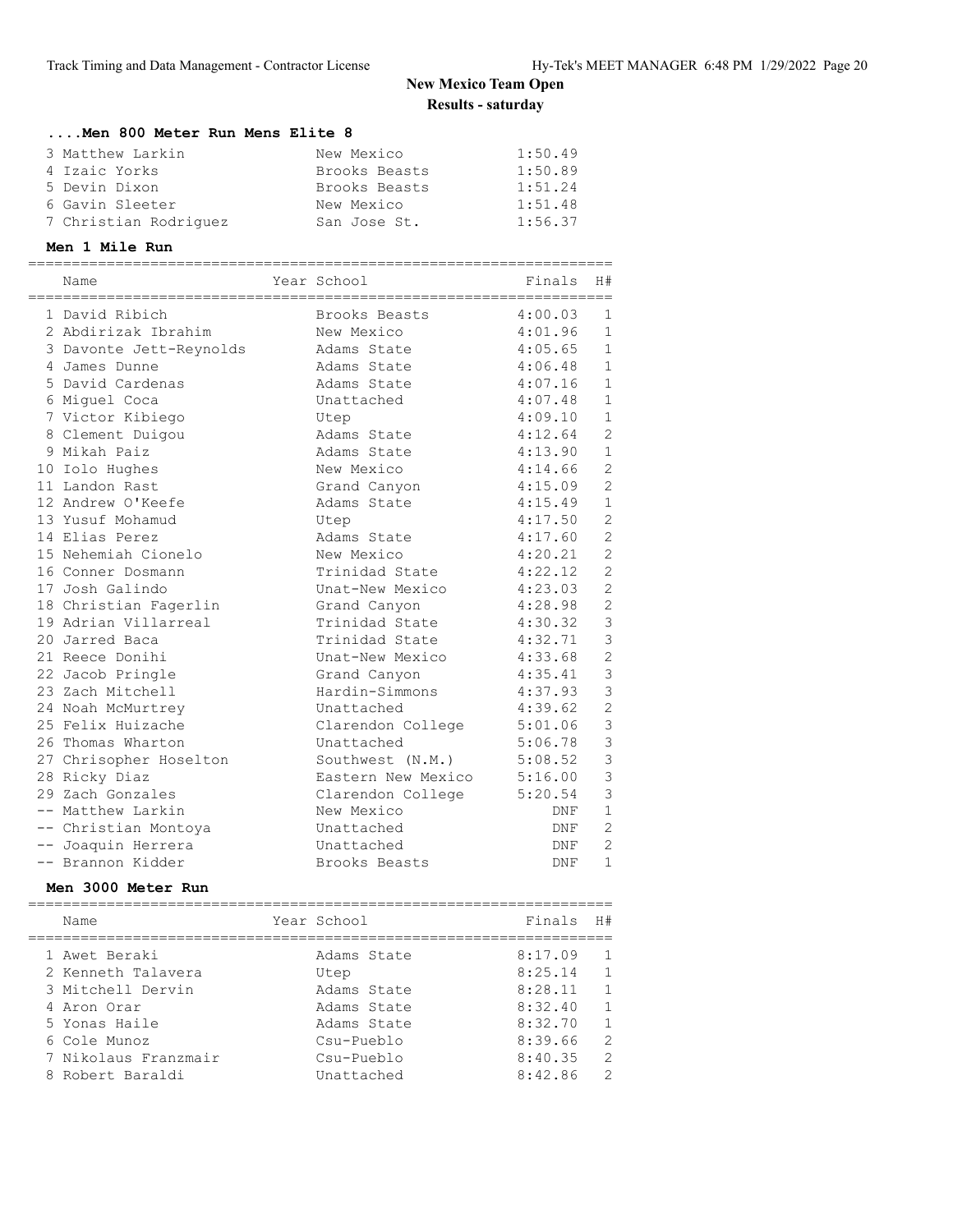| Men 3000 Meter Run                |                                |             |                   |
|-----------------------------------|--------------------------------|-------------|-------------------|
| 9 Elijah De La Cerda              | Adams State                    | 8:46.40     | 1                 |
| 10 Juan Olmos                     | Utep                           | 8:46.70     | $\overline{c}$    |
| 11 Matthew Roberds                | Csu-Pueblo                     | 8:49.74     | $\overline{2}$    |
| 12 Cannon Angotti                 | Grand Canyon                   | 8:55.39     | $\mathbf{1}$      |
| 13 Michael Sims                   | Utep                           | 8:56.69     | $\overline{2}$    |
| 14 Kaleb Beloy                    | Csu-Pueblo                     | 8:58.14     | $\overline{2}$    |
| 15 Jacob Pringle                  | Grand Canyon                   | 8:59.09     | $\mathbf{2}$      |
| 16 Ritchie Roberds                | Csu-Pueblo                     | 9:01.47     | $\overline{c}$    |
| 17 Gabriel Armijo                 | Utep                           | 9:01.54     | $\overline{c}$    |
| 18 Kelvin Kipkemboi               | Eastern New Mexico             | 9:02.37     | $\mathbf{2}$      |
| 19 Maxwell Kipkosgei              | Utep                           | 9:04.68     | $\overline{2}$    |
| 20 Jay Hall                       | West Texas A&M                 | 9:05.60     | $\overline{2}$    |
| 21 Joaquin Herrera                | Unattached                     | 9:05.96     | 1                 |
| 22 Briggs Wittlake                | West Texas A&M                 | 9:11.61     | $\overline{2}$    |
| 23 Lucas Futey                    | Unattached                     | 9:15.90     | $\overline{c}$    |
| 24 Lucas Westbrook                | Csu-Pueblo                     | 9:18.30     | $\mathbf{2}$      |
| 25 Roshan Tinoco                  | Grand Canyon                   | 9:26.25     | $\mathbf{2}$      |
| 26 Sharif Ahmed                   | Hardin-Simmons                 | 9:28.07     | $\overline{2}$    |
| 27 Josh Kutcher                   | Adams State                    | 9:31.39     | $\mathbf{2}$      |
| 28 Chrisopher Hoselton            | Southwest (N.M.)               | 9:47.49     | $\overline{c}$    |
| -- Harrison Smith III             | New Mexico                     | DNF         | $\overline{2}$    |
| -- Awet Yohannes                  | New Mexico                     | DNF         | $\mathbf{2}$      |
| -- Ahmed Sado                     | Unattached                     | DNF         | $\mathbf{1}$      |
|                                   |                                |             |                   |
|                                   |                                |             |                   |
| Men 60 Meter Hurdles              |                                |             |                   |
| Name                              | Year School                    | Prelims     | H#                |
|                                   |                                |             |                   |
| Preliminaries                     |                                |             |                   |
| 1 Jamar Marshall Jr.              | Arizona State                  | 7.81q       | 3                 |
| 2 Jordani Woodley                 | Utep                           | 8.04q       | 2                 |
| 3 Micah Hairston                  | San Jose St.                   | 8.14q       | $\mathbf{1}$      |
| 4 Sam Brixey                      | Washington St.                 | 7.89q       | $\mathsf 3$       |
| 5 Nick Johnson                    | Washington St.                 | 7.92q       | 3                 |
| 6 Carl Schmidt                    | Csu-Pueblo                     | 8.16q       | $\mathbf 1$       |
| 7 Leroy Elliott                   | Adams State                    | 8.27q       | 2                 |
| 8 Jordan Spencer                  | Adams State                    | 8.36q       | 1                 |
| 9 Liam Anderson                   | Ucla                           | 8.39        | 3                 |
| 10 Charles Thiam                  | Grand Canyon                   | 8.51        | $\mathbf{2}$      |
| 11 Aiden Lieb                     | Ucla                           | 8.54        | $\mathbf 1$       |
| 12 Aaron Richardson               | Concordia (Cal.)               | 8.58        | 1                 |
| 13 Josh Bailey                    | Ucla                           | 8.60        | 1                 |
| 14 Patrick Nelson                 | Grand Canyon                   | 8.62        | $\mathbf{2}$      |
| 15 Jorg Vanlierde                 | Grand Canyon                   | 8.65        | $\mathsf 3$       |
| 16 Camillo Dunninger              | New Mexico                     | 8.67        | $\mathbf{2}$      |
| 17 Gannon Christman               | New Mexico                     | 8.68        | $\mathbf{2}$      |
| 18 Neveh Jones                    | Adams State                    | 8.76        | $\mathsf 3$       |
| 19 Aidan Heredia                  | Lubbock Christian              | 9.05        | 3                 |
| 20 James Koch<br>-- Jared McAlvey | Grand Canyon<br>Washington St. | 9.29<br>DNF | $\mathbf{2}$<br>3 |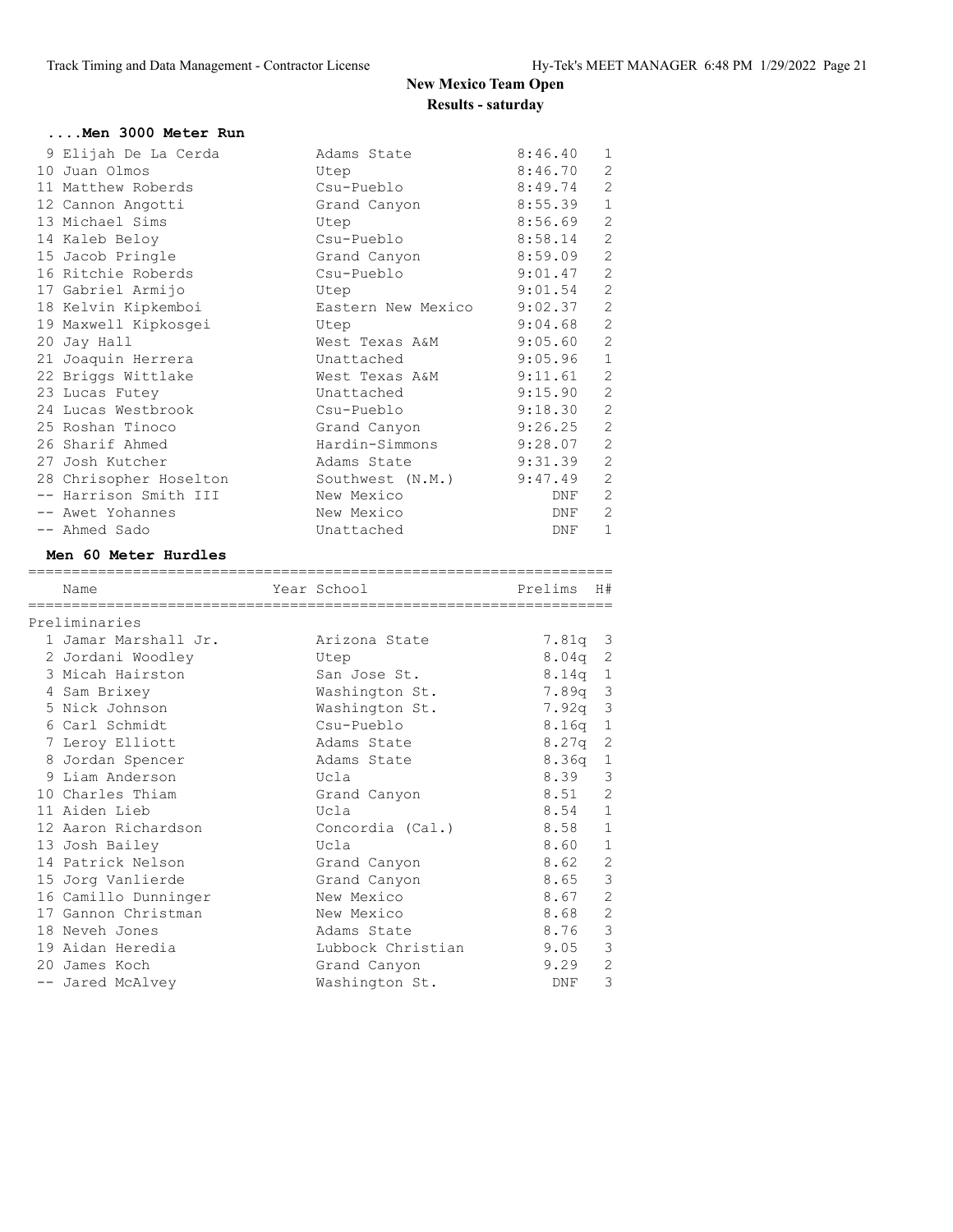### **Men 60 Meter Hurdles**

| Finals<br>1 Jamar Marshall Jr.<br>Arizona State<br>2 Sam Brixey<br>Washington St.<br>3 Jordani Woodley<br>Utep<br>4 Leroy Elliott<br>Adams State |                      | 7.77<br>7.81 |                |
|--------------------------------------------------------------------------------------------------------------------------------------------------|----------------------|--------------|----------------|
|                                                                                                                                                  |                      |              |                |
|                                                                                                                                                  |                      |              |                |
|                                                                                                                                                  |                      |              |                |
|                                                                                                                                                  |                      | 7.93         |                |
|                                                                                                                                                  |                      | 8.03         |                |
| 5 Micah Hairston<br>San Jose St.                                                                                                                 |                      | 8.08         |                |
| 6 Carl Schmidt<br>Csu-Pueblo                                                                                                                     |                      | 8.14         |                |
| 7 Jordan Spencer<br>Adams State                                                                                                                  |                      | 8.18         |                |
| 8 Nick Johnson<br>Washington St.                                                                                                                 |                      | 10.65        |                |
| Men 4x400 Meter Relay                                                                                                                            |                      |              |                |
| School                                                                                                                                           |                      | Finals       | H#             |
| 1 Ucla 'A'                                                                                                                                       |                      | 3:09.65      | 1              |
| 1) Ismail Turner                                                                                                                                 | 2) Cameron Reynolds  |              |                |
| 3) Zaylon Thomas                                                                                                                                 | 4) Chase Wells       |              |                |
| 2 Arizona State 'A'                                                                                                                              |                      | 3:12.03      | 1              |
| 1) Jalen Brown                                                                                                                                   | 2) Garrett Shedrick  |              |                |
| 3) Jamar Marshall Jr.                                                                                                                            | 4) Austin Kratz      |              |                |
| 3 Grand Canyon 'A'                                                                                                                               |                      | 3:14.76      | 1              |
| 1) Mariano Hernandez                                                                                                                             | 2) Max Carmona       |              |                |
| 3) Bryson Benjamin                                                                                                                               | 4) Jan Kral          |              |                |
| 4 Utep 'A'                                                                                                                                       |                      | 3:15.16      | 1              |
| 1) Stephen Carreto                                                                                                                               | 2) Ronaldo Griffiths |              |                |
| 3) Jordani Woodley                                                                                                                               | 4) Ned Azemia        |              |                |
| 5 Csu-Pueblo 'A'                                                                                                                                 |                      | 3:18.00      | 2              |
| 1) Carl Schmidt                                                                                                                                  | 2) Jack Dickson      |              |                |
| 3) Tyrell Smith                                                                                                                                  | 4) Kaleb Tipton      |              |                |
| 6 San Jose St. 'A'                                                                                                                               |                      | 3:19.08      | 2              |
| 1) Harry Overstreet                                                                                                                              | 2) Bashar Barksdale  |              |                |
| 3) Mikael Tyler                                                                                                                                  | 4) Micah Hairston    |              |                |
| 7 Grand Canyon 'B'                                                                                                                               |                      | 3:23.93      | 1              |
| 1) Austin Atencio                                                                                                                                | 2) Robby Foster      |              |                |
| 8 Hardin-Simmons 'A'                                                                                                                             |                      | 3:24.47      | $\overline{2}$ |
| 1) Parnelle Shands                                                                                                                               | 2) Edashall Konah    |              |                |
| 3) Ethan Ramirez                                                                                                                                 | 4) Malik Pratt       |              |                |
| -- New Mexico 'A'                                                                                                                                |                      | DNF          | 2              |
| 1) Matthew Larkin                                                                                                                                | 2) Ethan Brouw       |              |                |
| 3) Iolo Hughes                                                                                                                                   | 4) Nehemiah Cionelo  |              |                |
| Men Distance Medley                                                                                                                              |                      |              |                |
| School                                                                                                                                           |                      | Finals       |                |

| 1 Adams State 'A'    | 10:00.90                 |
|----------------------|--------------------------|
| 1) Andrew O'Keefe    | 2) Jordan Spencer        |
| 3) David Cardenas    | 4) Davonte Jett-Reynolds |
| 2 Utep 'A'           | 10:18.42                 |
| 1) Yusuf Mohamud     | 2) Osaze Williams        |
| 3) Kenneth Talavera  | 4) Michael Sims          |
| 3 Trinidad State 'A' | 10:56.31                 |
| 1) Conner Dosmann    | 2) Ethan Coyhis          |
| 3) Adrian Villarreal | 4) Jarred Baca           |
|                      |                          |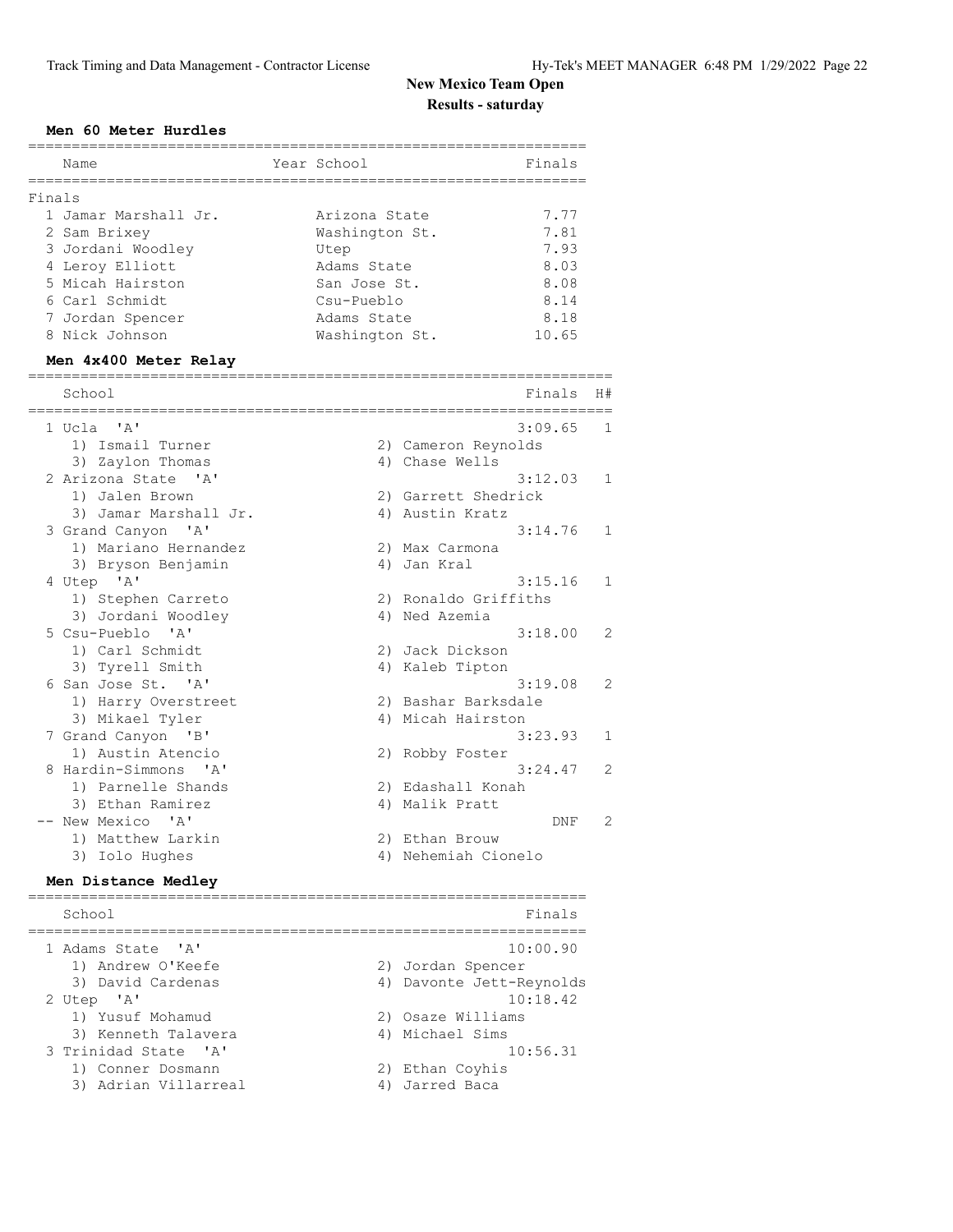**Men High Jump**

| ============<br>Name                         | Year School      | =========<br>Finals |                   |
|----------------------------------------------|------------------|---------------------|-------------------|
|                                              |                  |                     |                   |
| 1 Mitch Jacobson                             | Washington St.   | 2.11m               | $6 - 11.00$       |
| 1.97 2.02 2.07 2.11 2.16<br>O XO O XXX<br>XO |                  |                     |                   |
| 2 Randall Cunningham II                      | Prczn Elite      | $J2.11m$ $6-11.00$  |                   |
| 2.02 2.07 2.11 2.16                          |                  |                     |                   |
| XXO<br>XO<br>O XXX                           |                  |                     |                   |
| 3 Sean Lee                                   | Ucla             | $2.07m$ 6-09.50     |                   |
| 1.92 1.97 2.02 2.07 2.11                     |                  |                     |                   |
| 0 0 0 0 XXX                                  |                  |                     |                   |
| 4 Jakub Belik                                | Utep             | J2.07m 6-09.50      |                   |
| 1.92 1.97 2.02 2.07 2.11                     |                  |                     |                   |
| $\overline{O}$<br>O XO XXX<br>$\circ$        |                  |                     |                   |
| 5 Kyle Jankans<br>2.07 2.11                  | San Jose St.     | $J2.07m$ 6-09.50    |                   |
| XXO XXX                                      |                  |                     |                   |
| 5 Jeremy Cody                                | Arizona State    | $J2.07m$ 6-09.50    |                   |
| 2.02 2.07 2.11                               |                  |                     |                   |
| O XXO XXX                                    |                  |                     |                   |
| 7 Aaron Kim                                  | Ucla             |                     | $2.02m$ 6-07.50   |
| 1.87 1.92 1.97 2.02 2.07                     |                  |                     |                   |
| $O$ $O$ $O$ $O$ $XXX$                        |                  |                     |                   |
| 8 Emilio Rios                                | Utep             |                     | $1.97m$ 6-05.50   |
| 1.97 2.02                                    |                  |                     |                   |
| O XXX                                        |                  |                     |                   |
| 9 Daylon Hicks                               | Washington St.   | $1.92m$ $6-03.50$   |                   |
| 1.87 1.92 1.97                               |                  |                     |                   |
| O XO XXX<br>9 Garret Rothans                 | Hardin-Simmons   |                     | $1.92m$ $6-03.50$ |
| 1.87 1.92 1.97                               |                  |                     |                   |
| O XO XXX                                     |                  |                     |                   |
| 11 Isaiah Poston                             | Hardin-Simmons   | $J1.92m$ $6-03.50$  |                   |
| 1.87 1.92 1.97                               |                  |                     |                   |
| XO XXO XXX                                   |                  |                     |                   |
| 12 Zachary Porter                            | Unat-New Mexico  | $1.87m$ $6-01.50$   |                   |
| 1.87 1.92                                    |                  |                     |                   |
| O XXX                                        |                  |                     |                   |
| 12 Michael Ervin                             | Concordia (Cal.) | $1.87m$ $6-01.50$   |                   |
| 1.87 1.92                                    |                  |                     |                   |
| O XXX                                        |                  |                     |                   |
| 12 Layton Ranson<br>1.87 1.92                | Hardin-Simmons   | $1.87m$ $6-01.50$   |                   |
| O XXX                                        |                  |                     |                   |
| 15 Adam Giron                                | New Mexico       | J1.87m 6-01.50      |                   |
| 1.87 1.92                                    |                  |                     |                   |
| XO XXX                                       |                  |                     |                   |
| 15 Charles Thiam                             | Grand Canyon     | J1.87m 6-01.50      |                   |
| 1.87 1.92                                    |                  |                     |                   |
| XO XXX                                       |                  |                     |                   |
| Men Pole Vault                               |                  |                     |                   |
| Name                                         | Year School      | Finals              | H#                |
|                                              |                  |                     |                   |
|                                              |                  |                     |                   |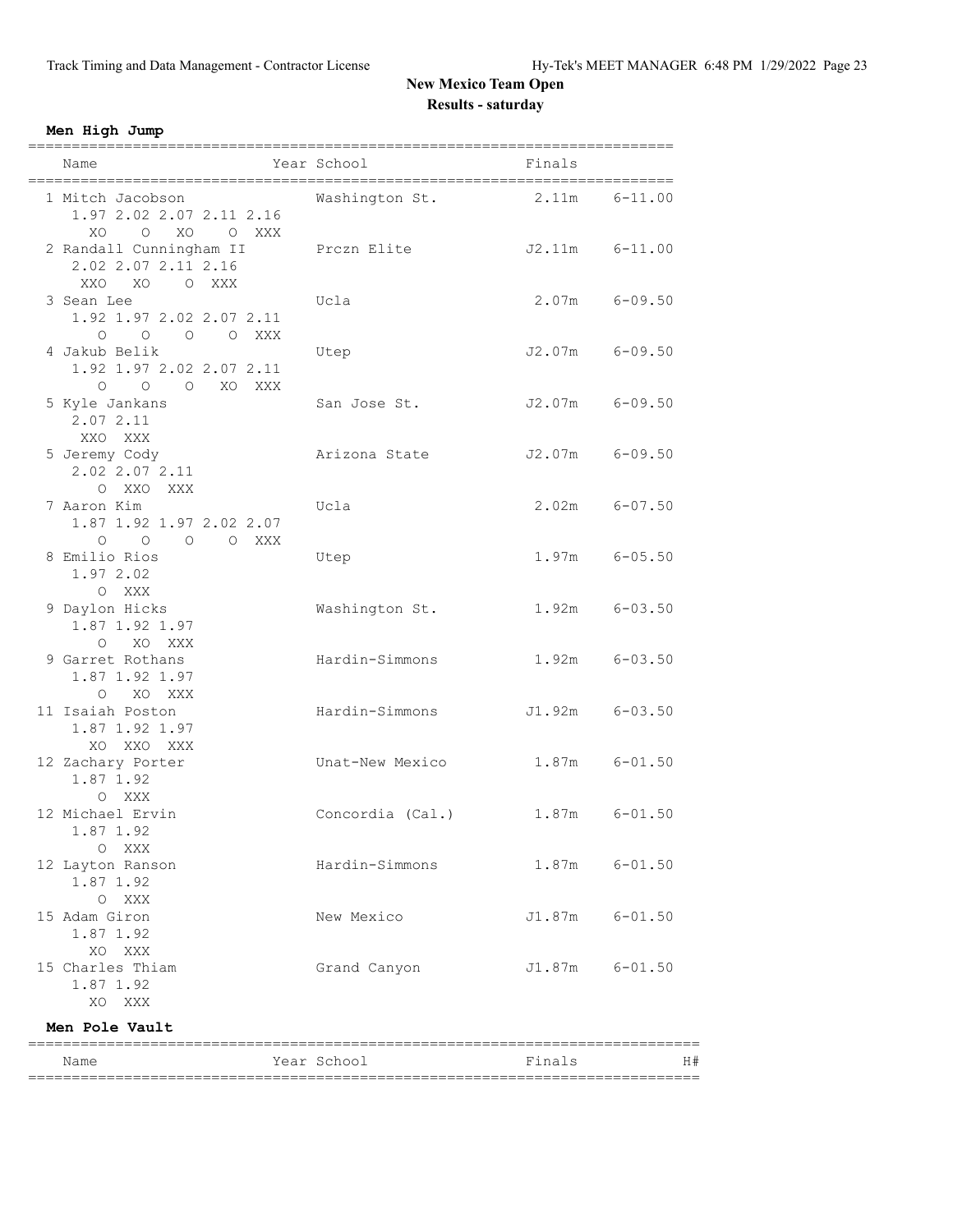| Men Pole Vault                                                                           |                                     |                      |                      |  |
|------------------------------------------------------------------------------------------|-------------------------------------|----------------------|----------------------|--|
| 1 Garrett Starkey<br>5.33 5.48 5.58 5.68 5.81                                            | Azpva                               |                      | $5.68m$ $18-07.50$ 2 |  |
| O XO XXO O XXX<br>2 Olen Oates<br>5.33 5.48 5.58 5.68                                    | Azpva                               |                      | $5.58m$ $18-03.75$ 2 |  |
| 0 0 0 XXX<br>3 Nate Richartz<br>5.33 5.48<br>O XXX                                       | Unattached                          | $5.33m$ $17-05.75$ 2 |                      |  |
| 4 Audie Wyatt<br>5.33 5.48<br>XO XXX                                                     | Risen Performance J5.33m 17-05.75 2 |                      |                      |  |
| 5 Nathan Hiett<br>4.88 5.03 5.18 5.33<br>O O O XXX                                       | Azpva                               |                      | 5.18m  17-00.00  2   |  |
| 6 Tate Curran<br>4.73 4.88 5.03 5.18 5.33<br>XO O O O XXP                                | Ucla                                | J5.18m  17-00.00  2  |                      |  |
| 7 Jacob Englar<br>4.88 5.03 5.18 5.33<br>XO XXO XXX<br>$\circ$                           | Washington St. 55.18m 17-00.00 2    |                      |                      |  |
| 8 Michael Chadwick<br>4.73 4.88 5.03 5.18<br>XXO O O XXX                                 | Arizona State                       | 5.03m                | $16 - 06.00$ 2       |  |
| 8 Eric Cabais-Fernandez Grand Canyon<br>4.43 4.58 4.73 4.88 5.03 5.18<br>O XO O XO O XXX |                                     | 5.03m                | $16 - 06.00$ 1       |  |
| 10 Kyler Probst<br>4.43 4.58 4.73 4.88 5.03<br>XO XXO O O XXX                            | Grand Canyon                        | 4.88m  16-00.00  1   |                      |  |
| 11 Jorg Vanlierde<br>4.58 4.73 4.88 5.03<br>O XXO XO XXX                                 | Grand Canyon 54.88m 16-00.00 2      |                      |                      |  |
| 12 Austin Cox<br>4.43 4.58 4.73 4.88<br>O XO O XXX                                       | Arizona State                       | $4.73m$ $15-06.25$ 1 |                      |  |
| 13 Grant Hagaman<br>4.58 4.73 4.88<br>O XO XXX                                           | Grand Canyon                        | J4.73m 15-06.25 1    |                      |  |
| 14 Camillo Dunninger<br>4.58 4.73<br>XO XXX                                              | New Mexico                          | 4.58m                | $15 - 00.25$ 1       |  |
| 15 Lucas Tailin<br>4.43 4.58 4.73<br>XO XO XXX                                           | Washington St.                      |                      | J4.58m 15-00.25 1    |  |
| 16 Gabriel Maille<br>4.13 4.28 4.43 4.58<br>O XXO XO XXX                                 | Azpva                               |                      | $4.43m$ $14-06.25$ 1 |  |
| 17 Patrick Nelson<br>4.28 4.43 4.58<br>XO XXO XXX                                        | Grand Canyon J4.43m 14-06.25 1      |                      |                      |  |
| 18 Gabe Imery<br>4.13 4.28 4.43 4.58<br>XXO O XXO XXX                                    | West Texas A&M                      | J4.43m 14-06.25 1    |                      |  |
| 19 Ashton Zaidi<br>4.28 4.43<br>XXO XXX                                                  | Grand Canyon                        |                      | $4.28m$ $14-00.50$ 1 |  |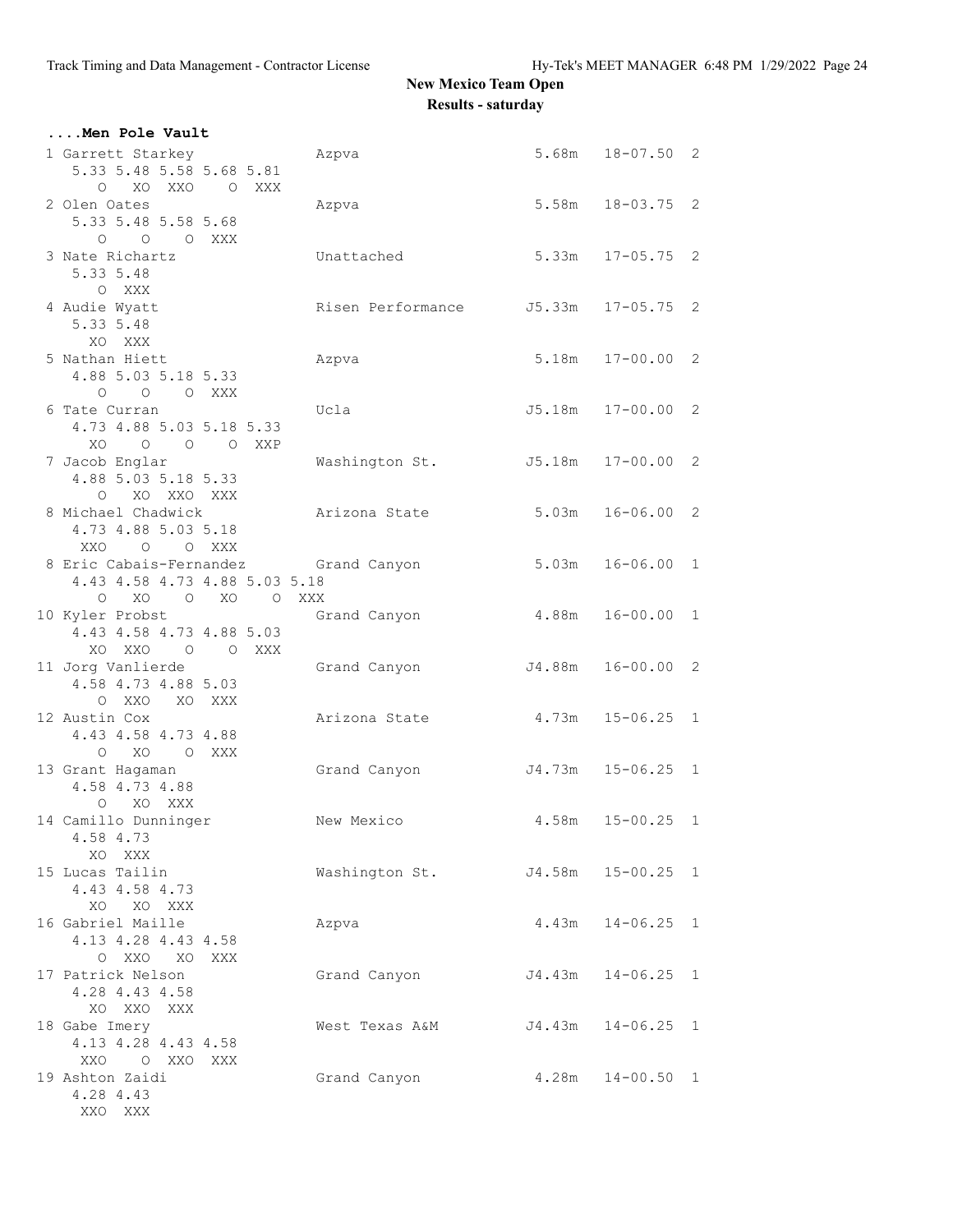| Men Pole Vault                |                   |    |                      |              |
|-------------------------------|-------------------|----|----------------------|--------------|
| 20 Dylan Gilliam<br>4.13 4.28 | West Texas A&M    |    | $4.13m$ $13-06.50$ 1 |              |
| O XXX                         |                   |    |                      |              |
| -- Evan Dudley<br>4.58        | Grand Canyon      | NH |                      | 2            |
| XXX<br>-- Wendell Beck        | Azpva             | NH |                      | $\mathbf{1}$ |
| 4.13                          |                   |    |                      |              |
| XXX                           |                   |    |                      |              |
| -- Guy Caldwell<br>4.13       | Hardin-Simmons    | NH |                      | $\mathbf{1}$ |
| XXX                           |                   |    |                      |              |
| -- Noe Tijerina<br>4.13       | Lubbock Christian | ΝH |                      | $\mathbf{1}$ |
| XXX                           |                   |    |                      |              |
| -- Aiden Lieb<br>4.13<br>XXX  | Ucla              | ΝH |                      | $\mathbf{1}$ |
| -- Dawson Gilliam             | West Texas A&M    | NH |                      | $\mathbf{1}$ |
| 4.13<br>XXX                   |                   |    |                      |              |
| -- Brian Kennedy              | Grand Canyon      | NH |                      | 2            |
| 4.58                          |                   |    |                      |              |
| XXX                           |                   |    |                      |              |

### **Men Long Jump**

|                                                                                         | =================================                                           | ================================= |                      |                |
|-----------------------------------------------------------------------------------------|-----------------------------------------------------------------------------|-----------------------------------|----------------------|----------------|
| Name                                                                                    | Year School                                                                 | Finals                            |                      | H#             |
| 1 Dylan James<br>FOUL 7.17m FOUL FOUL 7.41m FOUL                                        | Arizona State 7.41m 24-03.75 3                                              |                                   |                      |                |
| 2 Jalen Cadet Carry Utep                                                                |                                                                             |                                   | $7.12m$ $23-04.50$ 2 |                |
| 6.59m 7.02m FOUL 7.12m FOUL 6.56m<br>3 Darryl Thomas<br>6.71m FOUL 7.06m PASS PASS PASS | New Mexico                                                                  |                                   | $7.06m$ $23-02.00$ 2 |                |
| 4 Matthew DeRoos Government Ucla                                                        | 6.64m 6.61m 6.72m FOUL 6.83m 7.03m                                          |                                   | $7.03m$ $23-00.75$ 3 |                |
|                                                                                         | 5 Mitch Stutler Lubbock Christian<br>6.75m 6.81m 6.97m 6.70m 6.75m 6.61m    |                                   | $6.97m$ $22-10.50$ 3 |                |
| 6 Jakub Belik                                                                           | Utep<br>PASS 6.59m 6.90m 6.73m FOUL 6.88m                                   |                                   | $6.90m$ $22-07.75$ 1 |                |
| 7 James Burbank San Jose St.<br>6.48m 6.87m PASS PASS PASS PASS                         |                                                                             | 6.87m                             | $22 - 06.50$         | $\overline{3}$ |
| 8 Jordan Flores Mardin-Simmons                                                          | 6.66m 6.66m 6.75m 6.62m 6.44m 6.84m                                         |                                   | $6.84m$ $22-05.25$ 3 |                |
|                                                                                         | 9 Zachary Porter [19] Unat-New Mexico<br>6.71m 6.82m 6.47m 6.73m FOUL 6.57m |                                   | $6.82m$ $22-04.50$ 1 |                |
| 6.39m 6.56m 6.67m                                                                       | 10 Edashall Konah Mardin-Simmons                                            |                                   | $6.67m$ $21-10.75$ 2 |                |
| $6.09m$ $6.62m$ $6.47m$                                                                 | 11 Kevin Washington Mubbock Christian 6.62m 21-08.75 2                      |                                   |                      |                |
| 12 Jacob Torrez                                                                         | Hardin-Simmons                                                              |                                   | $6.45m$ $21-02.00$ 1 |                |
| $6.39m$ $6.45m$ $6.29m$<br>13 Michael Ervin<br>6.41m 6.36m FOUL                         | Concordia (Cal.) 6.41m 21-00.50 2                                           |                                   |                      |                |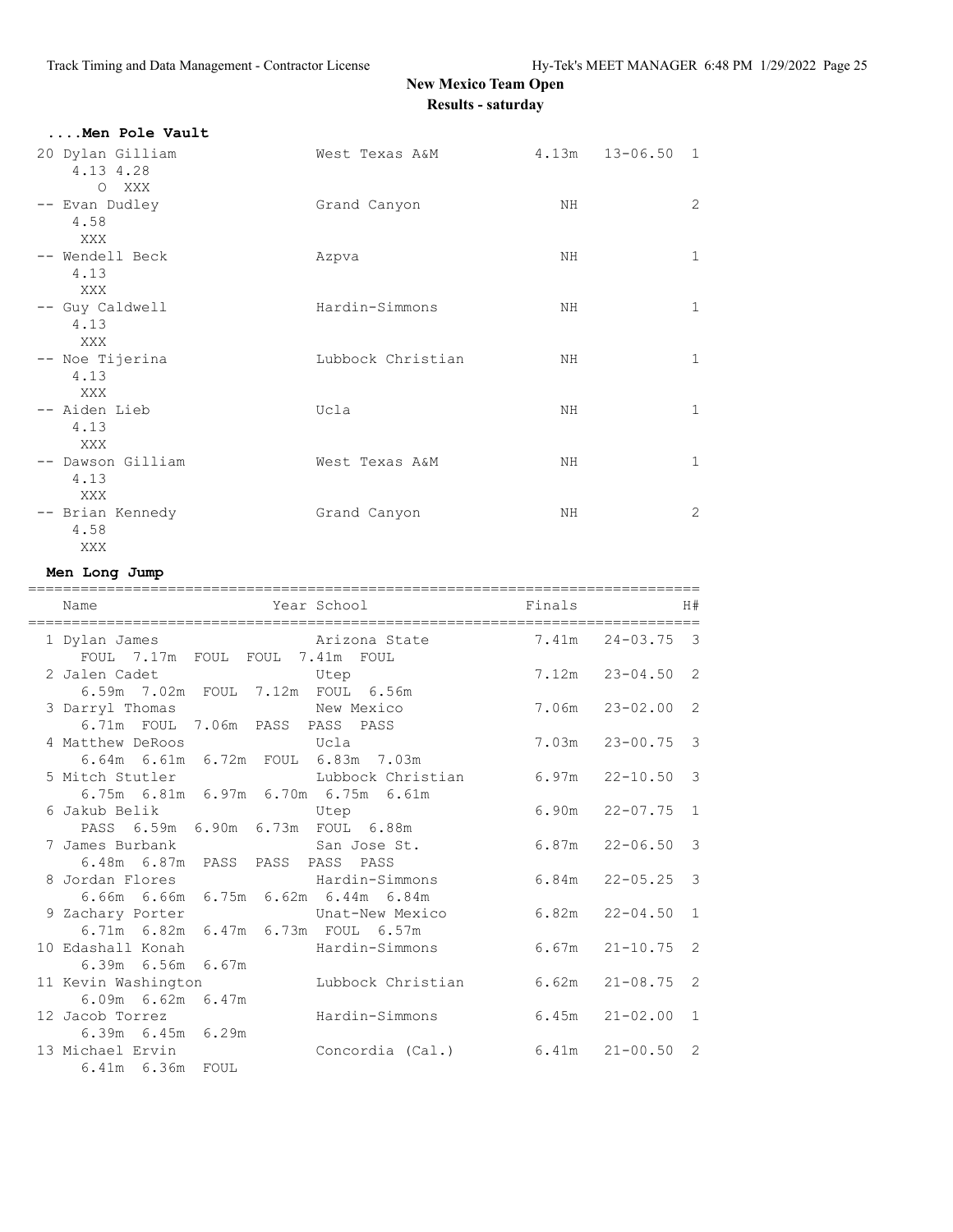$6.38m$   $20-11.25$  3

 $6.33m$   $20-09.25$  2

 $6.30m$   $20-08.00$  2

 $6.24m$   $20-05.75$  2

 $6.20m$   $20-04.25$  3

 $6.14m$   $20-01.75$  1

 $6.02m$   $19-09.00$  2

### **New Mexico Team Open Results - saturday**

| Men Long Jump           |                  |
|-------------------------|------------------|
| 14 Alex Enos            | Ucla             |
| 6.22m 6.38m<br>FOUL     |                  |
| 15 Gabriel Maille       | Azpva            |
| $6.24m$ $6.05m$ $6.33m$ |                  |
| 16 Montez Wright        | New Mexico       |
| 6.29m FOUL 6.30m        |                  |
| 17 Layton Ranson        | Hardin-Simmons   |
| 6.24m FOUL FOUL         |                  |
| 18 Austin Atencio       | Grand Canyon     |
| FOUL FOUL 6.20m         |                  |
| 19 Antonio Cruz         | Southwest (N.M.) |
| $6.14m$ 5.69m 5.95m     |                  |
| 20 Gabriel Martin       | Ucla             |
| 6.02m 5.81m 5.83m       |                  |
| 21 Reece Silletti       | Hardin-Simmons   |
| 5.87m 4.23m 5.54m       |                  |
| 22 Christian Touch      | Hardin-Simmons   |

| 0.02.111 J.OIIII J.OJIII |                |       |                |   |
|--------------------------|----------------|-------|----------------|---|
| 21 Reece Silletti        | Hardin-Simmons | 5.87m | $19 - 03.25$ 1 |   |
| 5.87m 4.23m 5.54m        |                |       |                |   |
| 22 Christian Touch       | Hardin-Simmons | 5.83m | $19 - 01.50$ 1 |   |
| 5.80m 5.83m 5.23m        |                |       |                |   |
| 23 James Koch            | Grand Canyon   | 5.82m | $19 - 01.25$ 1 |   |
| 5.82m 5.78m 5.69m        |                |       |                |   |
| 24 Kareem Mason          | Hardin-Simmons | 5.80m | $19 - 00.50$ 1 |   |
| 5.77m FOUL 5.80m         |                |       |                |   |
| 25 Garret Rothans        | Hardin-Simmons | 5.59m | $18 - 04.25$ 1 |   |
| 5.01m 5.16m 5.59m        |                |       |                |   |
| 26 Nathan Wheelington    | Hardin-Simmons | 5.52m | $18 - 01.50$ 1 |   |
| 5.52m FOUL 4.34m         |                |       |                |   |
| -- Camwrin Harris        | Adams State    | FOUL  |                | 3 |
| FOUL<br>FOUL<br>FOUL     |                |       |                |   |

**Men Triple Jump**

| Name             | Year School                                                  | Finals |              |
|------------------|--------------------------------------------------------------|--------|--------------|
| 1 Aidan Ouinn    | New Mexico<br>FOUL 15.42m FOUL PASS PASS PASS                | 15.42m | $50 - 07.25$ |
| 2 Matthew DeRoos | Ucla<br>FOUL 14.15m 14.14m FOUL 14.22m ND                    | 14.22m | 46-08.00     |
| 3 Jordan Flores  | Hardin-Simmons<br>13.68m 13.39m 12.78m 13.07m PASS PASS      | 13.68m | $44 - 10.75$ |
| 4 Nathan Karseno | Lubbock Christian<br>12.90m 13.25m FOUL 13.01m 13.27m 13.28m | 13.28m | 43-07.00     |
| 5 Kareem Mason   | Hardin-Simmons<br>12.30m 12.57m 12.83m FOUL 12.62m FOUL      | 12.83m | $42 - 01.25$ |

#### **Men Shot Put**

| Name                                                      | Year School                                                   | Finals |                       | H# |
|-----------------------------------------------------------|---------------------------------------------------------------|--------|-----------------------|----|
| 1 Turner Washington                                       | Arizona State<br>20.93m  20.87m  20.61m  FOUL  19.10m  20.86m |        | $20.93m$ $68-08.00$ 3 |    |
| 2 Nathaniel Miller<br>19.11m FOUL 19.27m 19.21m FOUL FOUL | Csu-Pueblo                                                    |        | $19.27m$ $63-02.75$ 3 |    |
| 3 Justin Jenks<br>18.81m FOUL FOUL 19.05m 18.70m FOUL     | Csu-Pueblo                                                    |        | 19.05m 62-06.00 3     |    |
| 4 Ian Schulz<br>16.93m FOUL 16.25m 17.32m 17.50m          | Arizona State                                                 |        | $17.50m$ $57-05.00$ 3 |    |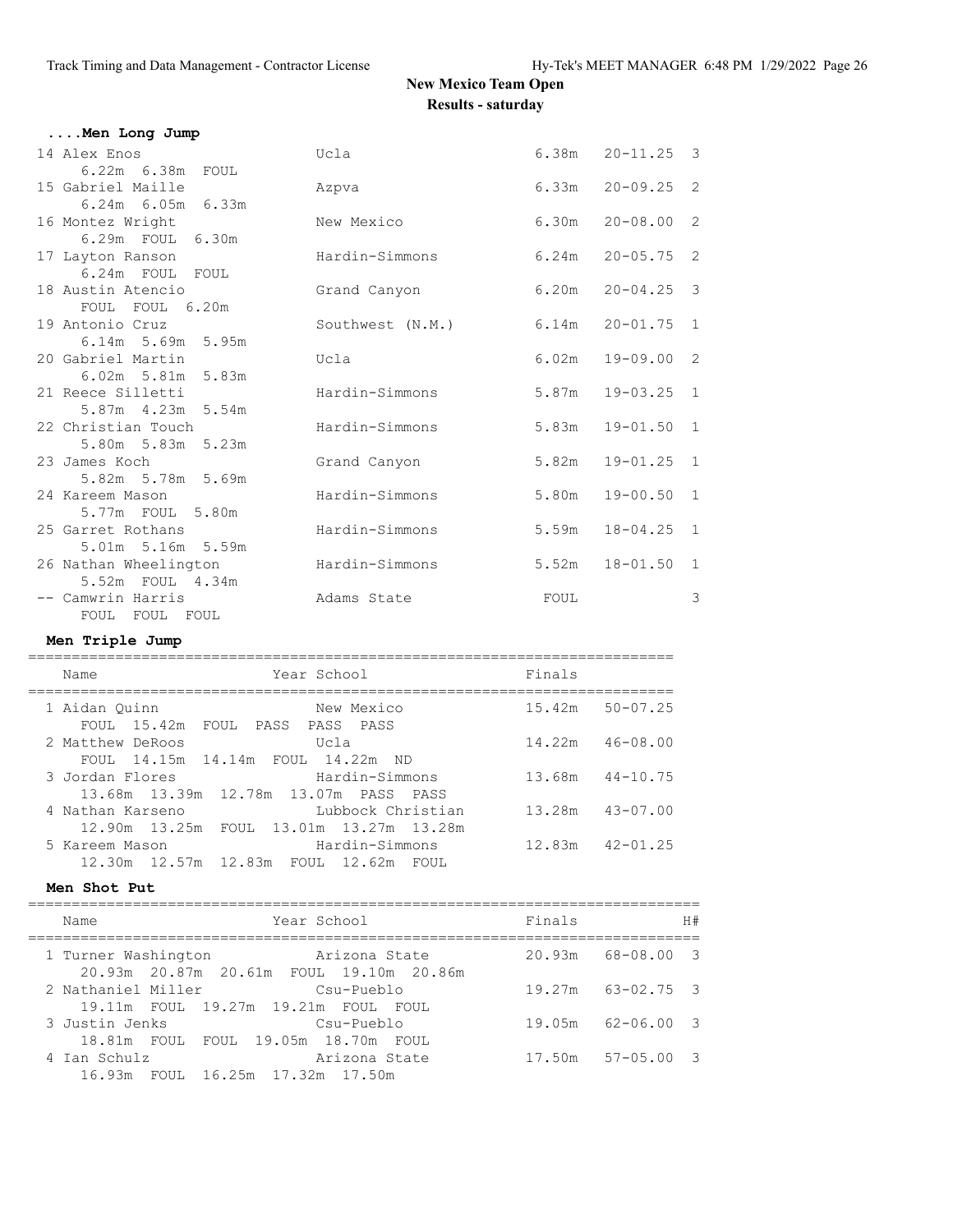| Men Shot Put                                   |                   |         |                |                            |
|------------------------------------------------|-------------------|---------|----------------|----------------------------|
| 5 Ralford Mullings                             | Arizona State     | 17.40m  | $57 - 01.00$ 3 |                            |
| 14.88m  16.84m  16.29m  16.36m  16.26m  17.40m |                   |         |                |                            |
| 6 Jorden Okyere                                | Grand Canyon      | 17.29m  | $56 - 08.75$ 3 |                            |
| 16.76m  17.29m  FOUL  FOUL  17.03m  17.17m     |                   |         |                |                            |
| 7 Sam Dirkes                                   | Adams State       | 16.96m  | $55 - 07.75$   | $\overline{\mathbf{3}}$    |
| 16.96m 16.74m FOUL FOUL 16.68m FOUL            |                   |         |                |                            |
| 8 Aidan Elbettar                               | Ucla              | 16.32m  | $53 - 06.50$   | 2                          |
| 16.16m 16.16m 16.32m                           |                   |         |                |                            |
| 9 Dayne Gordien                                | Ucla              | 16.07m  | $52 - 08.75$   | 3                          |
| 15.67m 15.68m 16.07m                           |                   |         |                |                            |
| 10 Jacob Lopez                                 | San Jose St.      | J16.07m | $52 - 08.75$   | 2                          |
| 15.02m  15.34m  16.07m                         |                   |         |                |                            |
| 11 Benjamin Coronado<br>15.90m  15.91m  FOUL   | Utep              | 15.91m  | $52 - 02.50$   | $\mathcal{S}$              |
| 12 Maxwel Myers                                | Grand Canyon      | 15.17m  | $49 - 09.25$   | $\overline{\phantom{0}}^2$ |
| FOUL 14.39m 15.17m                             |                   |         |                |                            |
| 13 John Hochanadel                             | Adams State       | 14.97m  | $49 - 01.50$   | 2                          |
| 14.96m  14.62m  14.97m                         |                   |         |                |                            |
| 14 Ty Seligman                                 | San Jose St.      | 14.71m  | $48 - 03.25$   | 2                          |
| 14.14m  14.63m  14.71m                         |                   |         |                |                            |
| 15 James Hochanadel                            | Adams State       | 14.16m  | $46 - 05.50$   | 2                          |
| FOUL 14.16m FOUL                               |                   |         |                |                            |
| 16 Misael Ortiz                                | Utep              | 14.13m  | $46 - 04.25$ 2 |                            |
| 14.13m FOUL 13.62m                             |                   |         |                |                            |
| 17 Tres Rodriquez                              | Lubbock Christian | 13.11m  | $43 - 00.25$ 2 |                            |
| 12.45m FOUL 13.11m                             |                   |         |                |                            |
| 18 Jalen Cadet                                 | Utep              | 12.02m  | $39 - 05.25$   | $1\,$                      |
| 11.13m  11.60m  12.02m<br>19 Jose Jurmillo     | Southwest (N.M.)  | 11.78m  | $38 - 07.75$   | $\mathbf{1}$               |
| 10.92m 11.61m 11.78m                           |                   |         |                |                            |
| 20 James Huddleston                            | Hardin-Simmons    | 10.10m  | $33 - 01.75$   | $\mathbf{1}$               |
| 9.75m 10.10m 10.07m                            |                   |         |                |                            |
| 21 Emanuel Esparza                             | Southwest (N.M.)  | 7.33m   | $24 - 00.75$   | $\mathbf{1}$               |
| 7.33m 5.44m 6.89m                              |                   |         |                |                            |
| -- Ray Dixon                                   | West Texas A&M    | FOUL    |                | $\overline{c}$             |
| FOUL FOUL FOUL                                 |                   |         |                |                            |
| -- Luke Holcombe                               | West Texas A&M    | FOUL    |                | $\mathbf{2}$               |
| FOUL FOUL FOUL                                 |                   |         |                |                            |
| -- Jacob Wilson                                | Ucla              | FOUL    |                | $\mathcal{S}$              |
| FOUL FOUL FOUL                                 |                   |         |                |                            |

### **Men Weight Throw**

| Name                                                     | Year School                                       | Finals | H#                    |
|----------------------------------------------------------|---------------------------------------------------|--------|-----------------------|
| 1 Justin Jenks<br>FOUL 17.51m 18.52m 18.74m 19.04m FOUL  | Csu-Pueblo                                        |        | 19.04m 62-05.75 2     |
| 2 Ray Dixon<br>17.20m 18.06m FOUL FOUL 17.36m FOUL       | West Texas A&M                                    |        | 18.06m 59-03.00 2     |
| 3 Jorden Okyere<br>17.07m FOUL 17.93m 18.01m FOUL 17.93m | Grand Canyon                                      |        | 18.01m 59-01.25 2     |
| 4 Ben Chappell<br>16.84m 16.93m 17.71m FOUL FOUL 17.06m  | Washington St.                                    |        | 17.71m 58-01.25 2     |
| 5 Misael Ortiz                                           | Utep<br>16.56m 16.33m 16.40m 17.19m 17.28m 16.50m |        | $17.28m$ $56-08.50$ 1 |